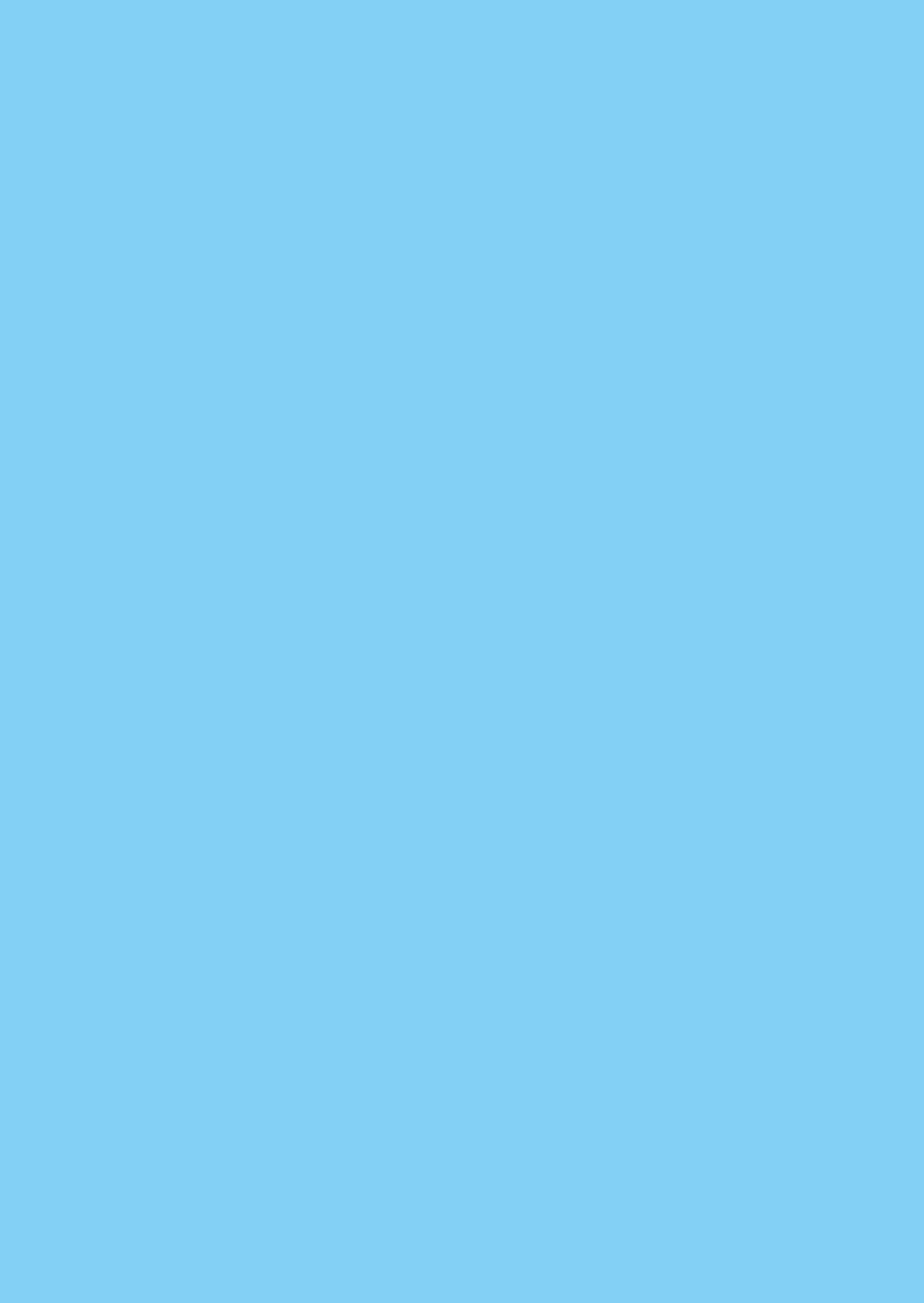# An Clár/Contents

| Tábla 1                                                                             | Fostaíocht lánaimseartha i gcuideachtaí a fuair cúnamh<br><b>Full-time employment in assisted companies</b>                                                                                                                                                                                                                                                                                                                                                                                                                                |                                                                                                                                                                                                                                                                                                                                                                                                                                                                                                                                                                                                                                                                             | $\overline{2}$ |
|-------------------------------------------------------------------------------------|--------------------------------------------------------------------------------------------------------------------------------------------------------------------------------------------------------------------------------------------------------------------------------------------------------------------------------------------------------------------------------------------------------------------------------------------------------------------------------------------------------------------------------------------|-----------------------------------------------------------------------------------------------------------------------------------------------------------------------------------------------------------------------------------------------------------------------------------------------------------------------------------------------------------------------------------------------------------------------------------------------------------------------------------------------------------------------------------------------------------------------------------------------------------------------------------------------------------------------------|----------------|
| Tábla 2                                                                             | Cúnamh a ceadaíodh i rith 2011<br><b>Assistance approved during 2011</b>                                                                                                                                                                                                                                                                                                                                                                                                                                                                   |                                                                                                                                                                                                                                                                                                                                                                                                                                                                                                                                                                                                                                                                             | 3              |
| Tábla 3                                                                             | ceadaithe sna cásanna sin<br>those cases                                                                                                                                                                                                                                                                                                                                                                                                                                                                                                   | Miontionscadail: Deontais a íocadh i rith 2011 agus go dtí deireadh 2011 agus na deontais a bhí<br>Small Projects: Grants paid during 2011 and to the end of 2011 and the grants approved in                                                                                                                                                                                                                                                                                                                                                                                                                                                                                | 4              |
| Tábla 4A                                                                            |                                                                                                                                                                                                                                                                                                                                                                                                                                                                                                                                            | Fochuideachtaí agus Comhchuideachtaí i bhfeidhm sa Ghaeltacht ag deireadh 2011<br>Subsidiary and Associated Companies operating in the Gaeltacht at end of 2011                                                                                                                                                                                                                                                                                                                                                                                                                                                                                                             | 5              |
| <b>Tábla 4B</b>                                                                     | Infheistíochtaí i scaireanna a rinne an tÚdarás i gcuideachtaí i rith 2011<br>Share investments made by An tÚdarás in companies during 2011                                                                                                                                                                                                                                                                                                                                                                                                |                                                                                                                                                                                                                                                                                                                                                                                                                                                                                                                                                                                                                                                                             | 8              |
| Tábla 5                                                                             | Mórthionscail i bhfeidhm sa Ghaeltacht ag deireadh 2011<br>Large industries operating in the Gaeltacht at end of 2011                                                                                                                                                                                                                                                                                                                                                                                                                      |                                                                                                                                                                                                                                                                                                                                                                                                                                                                                                                                                                                                                                                                             | 9              |
| Tábla <sub>6</sub>                                                                  | Miontionscadail ar íocadh deontais ina leith in 2011<br>Small projects which received grant assistance during 2011                                                                                                                                                                                                                                                                                                                                                                                                                         |                                                                                                                                                                                                                                                                                                                                                                                                                                                                                                                                                                                                                                                                             | 13             |
| Tábla 7                                                                             | Administration Grants paid to Community Co-operatives/Companies in 2011                                                                                                                                                                                                                                                                                                                                                                                                                                                                    | Deontais Reáchtála a íocadh le Comharchumainn/Comhlachtaí Pobalbhunaithe in 2011                                                                                                                                                                                                                                                                                                                                                                                                                                                                                                                                                                                            | 18             |
| <b>Mínithe</b><br>۰<br>Mórthionscail:<br>$\bullet$<br>Miontionscadail:<br>۰<br>a/t: | Fothionscail (nó Fochuideachtaí):<br>Tionscail ina bhfuil iomlán nó tromlach na ngnáthscaireanna ag an Údarás.<br>Comhthionscail (nó Comhchuideachtaí):<br>Tionscail ina bhfuil scaireanna ag an Údarás, ach nach bhfuil iomlán ná<br>tromlach na ngnáthscaireanna aige iontu.<br>Tionscadail nach bhfuil scaireanna ag an Údarás iontu agus ar ceadaíodh<br>deontas de bhreis ar €350,000 do gach ceann acu.<br>Tionscadail nach bhfuil scaireanna ag an Údarás iontu agus ar ceadaíodh<br>deontas nach mó ná €350,000 do gach ceann acu. | <b>Explanations</b><br><b>Subsidiary Industry (or Subsidiary Company):</b><br>An Industry in which all or the majority of the ordinary shares are held by An<br>tÚdarás.<br>Associate Industry (or Associate Company):<br>٠<br>An Industry in which An tÚdarás holds shares, but in which all or the majority<br>of the ordinary shares are not held by An tÚdarás.<br>Large Industry:<br>۰<br>A venture in which An tÚdarás has no shares, but for which a grant of more<br>than $\epsilon$ 350,000 has been approved.<br><b>Small Projects:</b><br>۰<br>A venture in which An tÚdarás has no shares and for which a grant of not<br>more than €350,000 has been approved. |                |

Ag trádáil mar.

 $\bullet$  a/t: *Trading as.*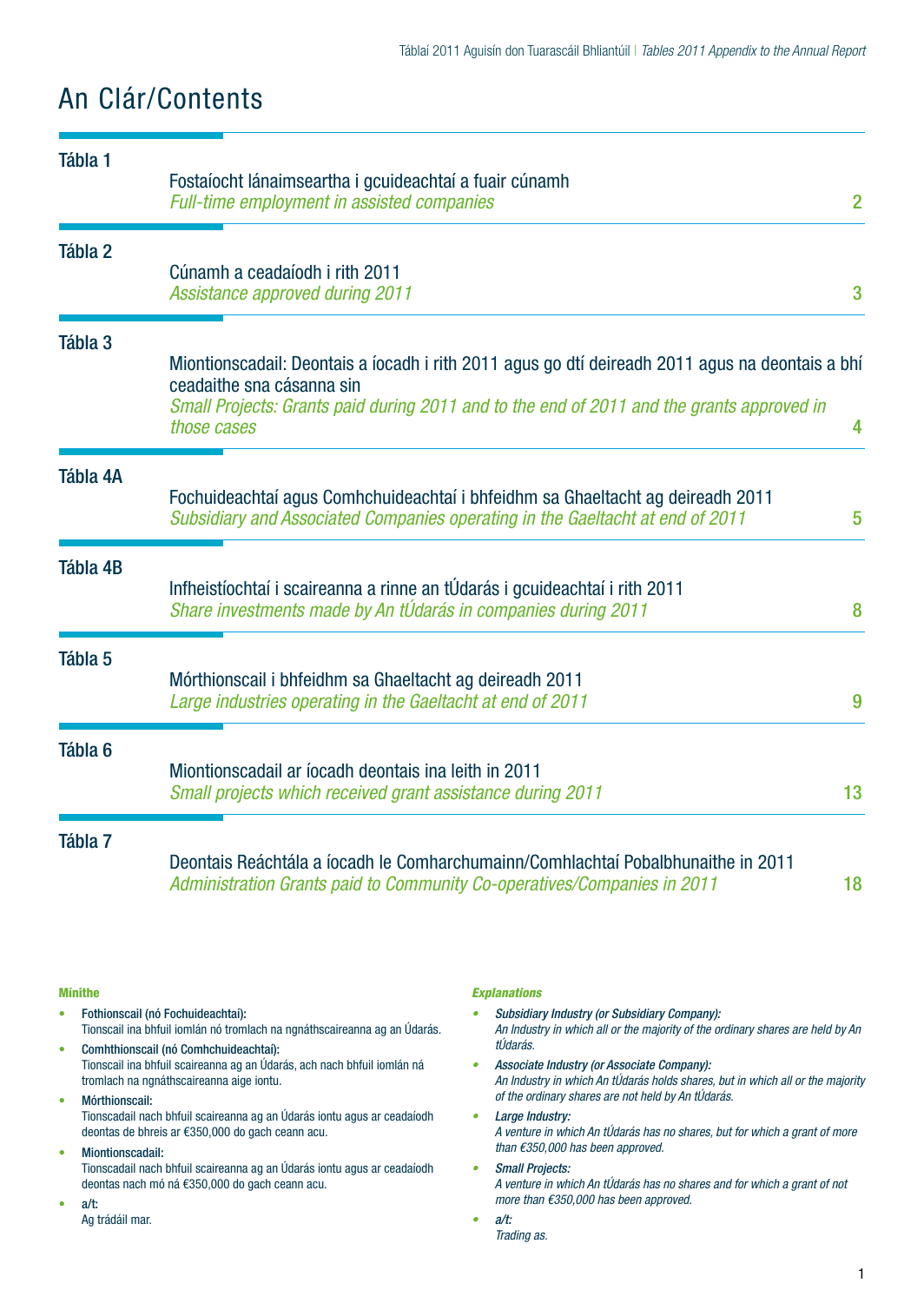# <span id="page-3-0"></span>Tábla 1 *Table 1*

Fostaíocht lánaimseartha i gcuideachtaí a fuair cúnamh *Full-time employment in assisted companies*

| Contae             | Bliain dár chríoch<br>31:12:2011 | Bliain dár chríoch<br>31:12:2010 |
|--------------------|----------------------------------|----------------------------------|
| County             | Year ended<br>31:12:2011         | Year ended<br>31:12:2010         |
| Dún na nGall       | 1,876                            | 2,007                            |
| <b>Maigh Eo</b>    | 675                              | 601                              |
| Gaillimh           | 2,745                            | 2,805                            |
| <b>An Mhí</b>      | 190                              | 185                              |
| <b>Ciarraí</b>     | 730                              | 737                              |
| <b>Corcaigh</b>    | 633                              | 615                              |
| <b>Port Láirge</b> | 121                              | 124                              |
| Iomlán/Total       | 6,970                            | 7,074                            |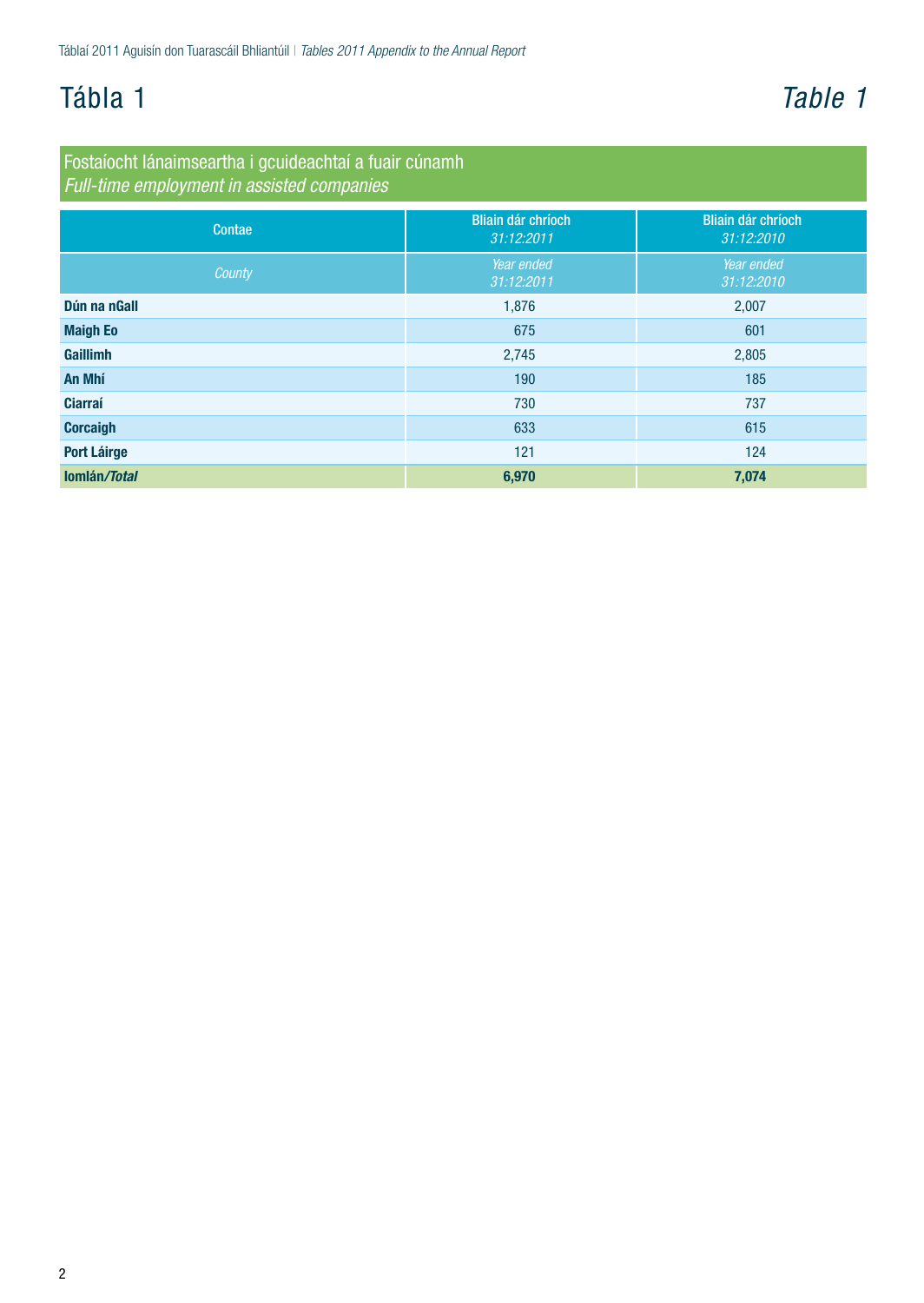# <span id="page-4-0"></span>Tábla 2 *Table 2*

| Cúnamh a ceadaíodh i rith 2011<br>Assistance approved during 2011 |                              |                   |                                     |                                 |                                   |                      |                                                       |  |
|-------------------------------------------------------------------|------------------------------|-------------------|-------------------------------------|---------------------------------|-----------------------------------|----------------------|-------------------------------------------------------|--|
| Contae                                                            | Líon<br><b>Tionscadal</b>    | <b>Scaireanna</b> | <b>Deontais</b><br><b>Chaipitil</b> | <b>Deontais</b><br>Fhostaíochta | <b>Deontais</b><br><b>Oiliúna</b> | <b>Deontais Eile</b> | <b>Fostaíocht</b><br><b>Mheasta</b><br><b>Bhreise</b> |  |
| County                                                            | Number of<br><b>Projects</b> | <b>Shares</b>     | <b>Capital Grants</b>               | <b>Employment</b><br>Grants     | <b>Training Grants</b>            | <b>Other Grants</b>  | <b>Projected Extra</b><br>Employment                  |  |
|                                                                   |                              | €                 | €                                   | $\epsilon$                      | f                                 | €                    |                                                       |  |
| Dún na nGall                                                      | 36                           | 300,000           | 712,806                             | 742,350                         | 44,908                            | 450,954              | 154                                                   |  |
| <b>Maigh Eo</b>                                                   | 8                            |                   | 564,207                             | 44,000                          |                                   | 515,353              | 9                                                     |  |
| <b>Gaillimh</b>                                                   | 35                           | 395,000           | 265,634                             | 376,000                         | 1,085,000                         | 1,024,943            | 141                                                   |  |
| <b>An Mhí</b>                                                     | $\overline{2}$               |                   |                                     | 40,000                          |                                   | 79,017               | 5                                                     |  |
| <b>Ciarraí</b>                                                    | 9                            |                   | 186,100                             | 72,000                          | 4,200                             | 25,016               | 22                                                    |  |
| <b>Corcaigh</b>                                                   | 12                           | 200,000           | 122,401                             | 318,000                         | 235,658                           | 156,359              | 60                                                    |  |
| <b>Port Láirge</b>                                                | 3 <sup>1</sup>               |                   | 30,000                              | 40,000                          |                                   | 66,438               | $\overline{7}$                                        |  |
| <b>Oideachas agus</b><br><b>Oiliúint</b>                          | 3                            |                   |                                     |                                 | 445,000                           |                      |                                                       |  |
| <b>lomián/Total</b>                                               | 108                          | 895,000           | 1,881,148                           | 1,632,350                       | 1,814,766                         | 2,318,080            | 398                                                   |  |

**Nóta:** Oideachas agus Oiliúint: Tá na deontais ghinearálta oideachais agus oiliúna á léiriú mar mhír ar leith toisc go mbaineann siad le contaetha éagsúla Gaeltachta. *Note: Education and Training: General education and training grants are presented as a specific item as they relate to various Gaeltacht regions.*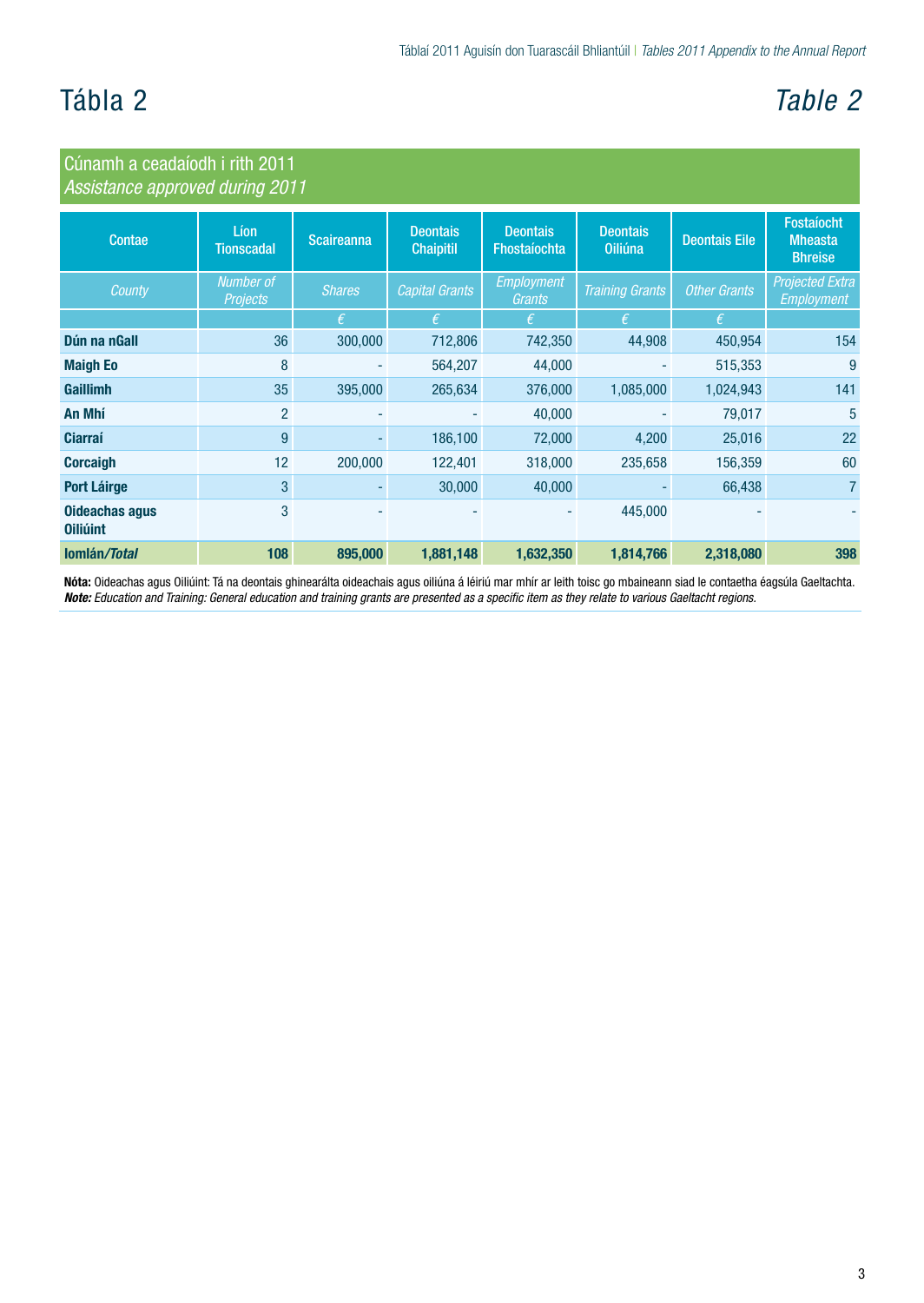# <span id="page-5-0"></span>Tábla 3 *Table 3*

Miontionscadail: Deontais a íocadh i rith 2011 agus go dtí deireadh 2011\* agus na deontais a bhí ceadaithe sna cásanna sin

*Small Projects: Grants paid during 2011 and to the end of 2011\* and the grants approved in those cases*

|                    | loctha i rith 2011             |                  | loctha go dtí deireadh 2011* |                                |                          |               |  |
|--------------------|--------------------------------|------------------|------------------------------|--------------------------------|--------------------------|---------------|--|
|                    |                                | Paid during 2011 |                              |                                | Paid to the end of 2011* |               |  |
| Contae             | Líon Gnóthaí                   | <b>Ceadaithe</b> | <b>loctha</b>                | <b>Líon Gnóthaí</b>            | Ceadaithe                | <b>loctha</b> |  |
| County             | Number of<br><b>Businesses</b> | Approved         | Paid                         | Number of<br><b>Businesses</b> | Approved                 | Paid          |  |
|                    |                                | €                | $\epsilon$                   |                                | €                        | $\epsilon$    |  |
| Dún na nGall       | 41                             | 4,280,978        | 763,490                      | 396                            | 15,644,629               | 12,722,832    |  |
| <b>Maigh Eo</b>    | 10                             | 1,007,565        | 179,508                      | 211                            | 5,881,601                | 5,002,755     |  |
| Gaillimh           | 23                             | 2,389,524        | 350,380                      | 623                            | 20,154,405               | 17,205,124    |  |
| <b>An Mhí</b>      | 4                              | 793,840          | 59,059                       | 17                             | 1,692,688                | 1,488,505     |  |
| <b>Ciarraí</b>     | 27                             | 1,896,971        | 332,264                      | 304                            | 7,906,040                | 6,085,308     |  |
| <b>Corcaigh</b>    | 11                             | 1,403,946        | 181,430                      | 100                            | 4,437,678                | 3,152,386     |  |
| <b>Port Láirge</b> | $\overline{2}$                 | 34.817           | 9,791                        | 30 <sup>°</sup>                | 1,836,196                | 1,628,329     |  |
| Iomlán/Total       | 118                            | 11,807,641       | 1,875,922                    | 1,681                          | 57,553,236               | 47,285,238    |  |

\* Níl tograí atá imithe as gnó, nó atá ar ceal, san áireamh.

*\* Projects which have ceased trading, or which have been cancelled, are not included.*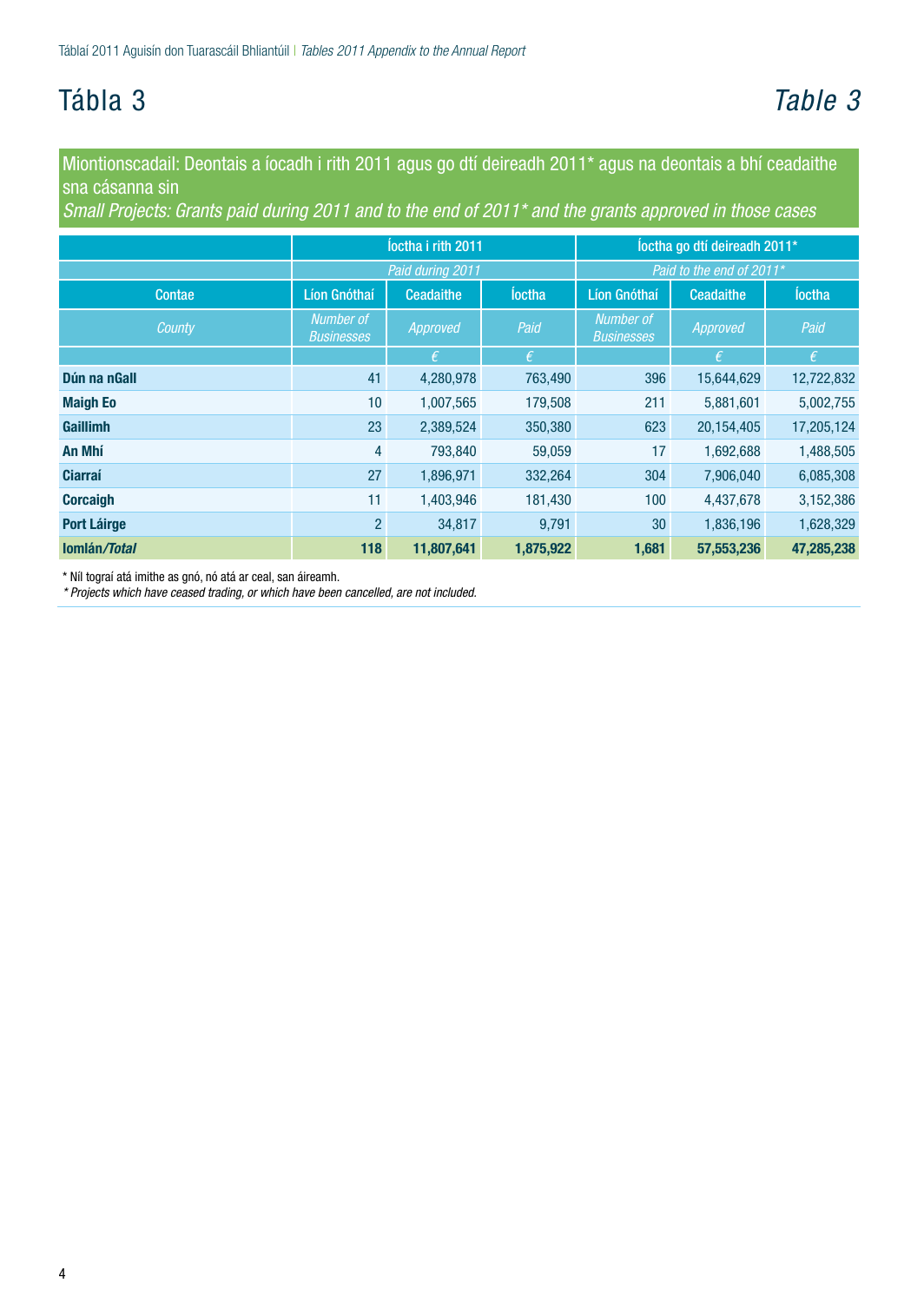# <span id="page-6-0"></span>Tábla 4A *Table 4A*

| Fochuideachtaí agus Comhchuideachtaí i bhfeidhm sa Ghaeltacht ag deireadh 2011<br>Subsidiary and Associated Companies operating in the Gaeltacht at end of 2011 |                                                     |                                         |                                             |                               |                                                  |
|-----------------------------------------------------------------------------------------------------------------------------------------------------------------|-----------------------------------------------------|-----------------------------------------|---------------------------------------------|-------------------------------|--------------------------------------------------|
| Contae/Áit                                                                                                                                                      | Ainm                                                | <b>Táirge/Seirbhís</b>                  | <b>Iomlán Deontas a</b><br><b>Ceadaíodh</b> | Deontais Íoctha in<br>2011    | <b>Iomlán Deontas</b><br>loctha go<br>31:12:2011 |
| County/Location                                                                                                                                                 | <b>Name</b>                                         | Product/Service                         | <b>Total Grants</b><br>Approved             | <b>Grants Paid in</b><br>2011 | <b>Total Grants Paid</b><br>to 31:12:2011        |
|                                                                                                                                                                 |                                                     |                                         | €                                           | €                             | $\epsilon$                                       |
| Dún na nGall (17)<br><b>An Charraig</b>                                                                                                                         | Earagail Éisc Teo                                   | Próiseáil Éisc                          | 2,307,770                                   | 85,419                        | 2,169,689                                        |
| <b>An Fál Carrach</b>                                                                                                                                           | <b>Cora Tine Teo</b>                                | Taighde/Forbairt Earraí                 | 963,443                                     | 190,395                       | 839,532                                          |
|                                                                                                                                                                 |                                                     | Leictreonacha                           |                                             |                               |                                                  |
| <b>Anagaire</b>                                                                                                                                                 | Aerphort Idirnáisiúnta Dhún na<br>nGall Teo         | Aerfort                                 | 1,058,430                                   | 0                             | 874,601                                          |
|                                                                                                                                                                 | Caisleán Óir Teo                                    | Óstán agus Láthair Chultúrtha           | 5,714                                       | $\bf{0}$                      | 5,714                                            |
| <b>Baile na Finne</b>                                                                                                                                           | Comhlacht Traenach na<br>Gaeltachta Láir (2000) Teo | Turasóireacht Oidhreachta               | 222,900                                     | $\mathbf{0}$                  | 212,825                                          |
| <b>An Ghlaisigh</b>                                                                                                                                             | <b>Teach Jack Teo</b>                               | Óstán                                   | 0                                           | $\mathbf{0}$                  | $\bf{0}$                                         |
| <b>Cill Charthaigh</b>                                                                                                                                          | <b>Cuan Tamhnaigh Teo</b>                           | Cairpéid agus Críochnú<br>Fíodóireachta | 1,725,765                                   | 108,056                       | 1,445,457                                        |
| <b>Croithlí</b>                                                                                                                                                 | <b>Nuvotem Teo</b>                                  | <b>Transfhoirmitheoirí Toroidal</b>     | 1,579,593                                   | 2,947                         | 1,579,592                                        |
| <b>Doirí Beaga</b>                                                                                                                                              | Turasmara Dún na nGall Teo                          | Seirbhís Fhartha (Oileán)               | 5,333                                       | 0                             | 5,333                                            |
|                                                                                                                                                                 | <b>Bia Gaoth Dobhair Teo</b>                        | Smailcbhia                              | 2,806,503                                   | $\mathbf{0}$                  | 2,806,503                                        |
|                                                                                                                                                                 | <b>Bia Gaoth Barra Teo</b>                          | Smailcbhia                              | 2,379,205                                   | $\mathbf{0}$                  | 2,379,205                                        |
|                                                                                                                                                                 | Cóin agus Abhlanna Éireannach<br><b>Teo</b>         | <b>Táirgí Bia</b>                       | 396,393                                     | 6,194                         | 340,421                                          |
|                                                                                                                                                                 | <b>Euroflex Teo</b>                                 | Táirgí Pacála                           | 1,177,623                                   | 0                             | 1,124,964                                        |
|                                                                                                                                                                 | Arán Pita Éireann Teo                               | Táirgí Bia                              | 1,020,104                                   | $\bf{0}$                      | 670,104                                          |
| <b>An Bun Beag</b>                                                                                                                                              | G Croí Teo                                          | Déantús Fearais Tomhais                 | $\bf{0}$                                    | 0                             | $\Omega$                                         |
| Dún Lúiche                                                                                                                                                      | Togra Dhún Lúiche Teo                               | Ionad Turasóireachta                    | 392,203                                     | $\bf{0}$                      | 392,203                                          |
| <b>Toraigh</b>                                                                                                                                                  | Óstán Thoraigh Comhlacht Teo                        | Óstán                                   | 54,381                                      | $\bf{0}$                      | 54,381                                           |
| Iomlán/Total                                                                                                                                                    |                                                     |                                         | 16,095,359                                  | 393,012                       | 14,900,524                                       |
| <b>Maigh Eo (10)</b>                                                                                                                                            |                                                     |                                         |                                             |                               |                                                  |
| <b>Barr na Trá</b>                                                                                                                                              | Ezo Teo                                             | Fás Cluasa Mara                         | 1,187,231                                   | $\bf{0}$                      | 1,165,263                                        |
| <b>Gob an Choire</b>                                                                                                                                            | Óstán Oileán Acla Teo                               | Óstán agus Láthair Chultúrtha           | 240,295                                     | $\mathbf{0}$                  | 240,295                                          |
| <b>Bun an Churraigh</b>                                                                                                                                         | Feirm Mara Oileán Acla Teo                          | Saothrú Éisc - Turbaird                 | 1,707,749                                   | 8,000                         | 1,104,868                                        |
| <b>Béal an</b><br><b>Mhuirthead</b>                                                                                                                             | Selc Éireann Teo                                    | Lascanna Fótaleictreacha                | 1,934,828                                   | 192,759                       | 1,652,832                                        |
|                                                                                                                                                                 | Noontek Teo                                         | Lascanna Fótaleictreacha                | 42,596                                      | $\bf{0}$                      | 42,596                                           |
|                                                                                                                                                                 | Turasóireacht Iorrais Teo                           | Fiontar Turasóireachta                  | 203,661                                     | $\pmb{0}$                     | 197,188                                          |
|                                                                                                                                                                 | Eachtraí Uisce Teo                                  | Ionad Eachtraíochta                     | 687,000                                     | $\bf{0}$                      | 481,148                                          |
|                                                                                                                                                                 | Muisiriúin Atlantacha Teo                           | Garraíodóireacht agus Bia               | 617,686                                     | 0                             | 602,686                                          |
|                                                                                                                                                                 | lar Ros Teicneolaíocht Teo                          | Seirbhís Teicneolaíochta                | 21,545                                      | $\bf{0}$                      | 21,545                                           |
| <b>Coill an tSiáin</b>                                                                                                                                          | <b>Idoman Ltd</b>                                   | Déantús Feistis Leighis                 | 448,184                                     | 102,664                       | 224,176                                          |
| Iomlán/Total                                                                                                                                                    |                                                     |                                         | 7,090,775                                   | 303,423                       | 5,732,597                                        |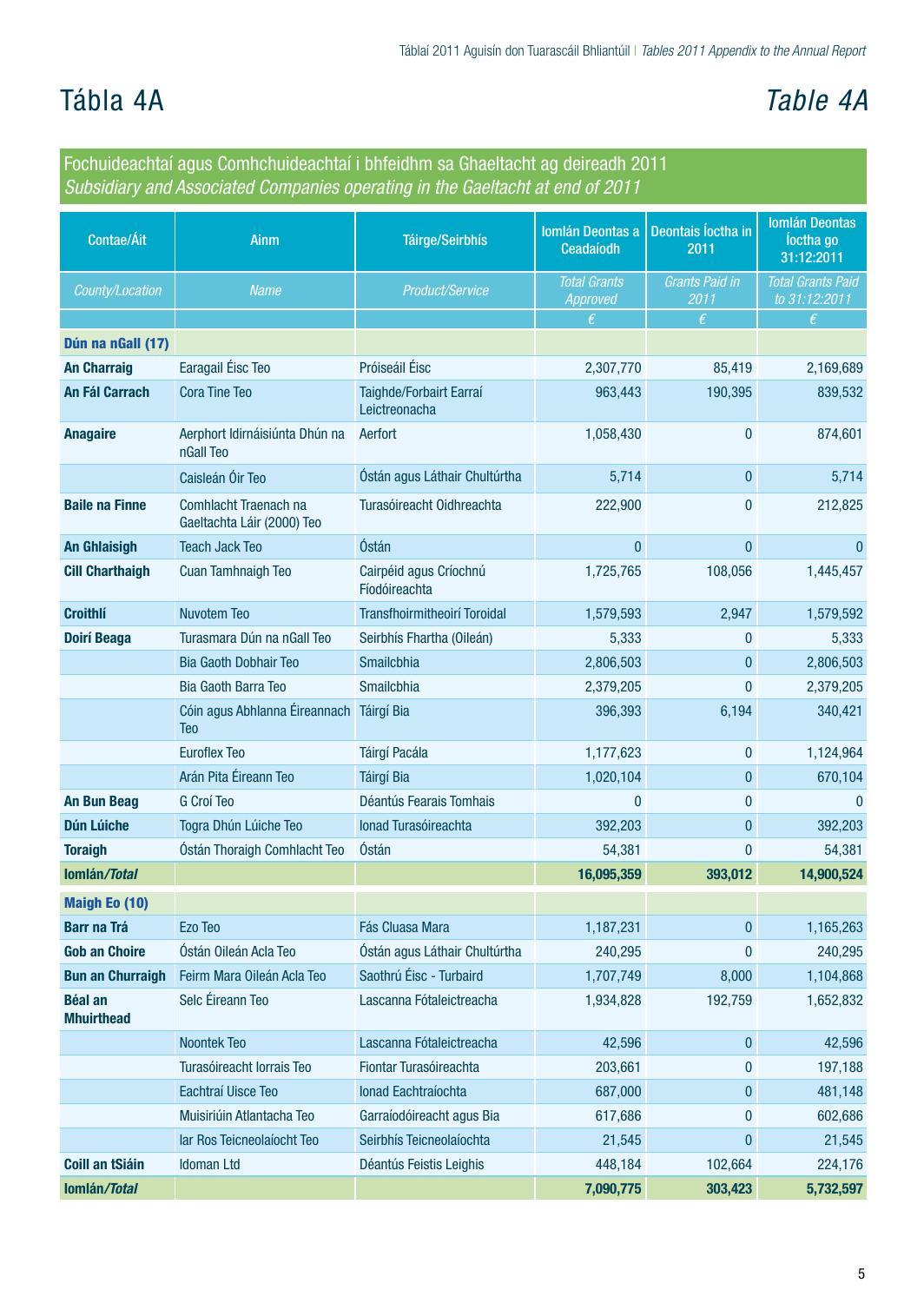# Tábla 4A

ar lean

#### *Table 4A continued*

Fochuideachtaí agus Comhchuideachtaí i bhfeidhm sa Ghaeltacht ag deireadh 2011 *Subsidiary and Associated Companies operating in the Gaeltacht at end of 2011*

| Contae/Áit              | <b>Ainm</b>                                                    | <b>Táirge/Seirbhís</b>                         | Iomlán Deontas a<br>Ceadaíodh   | Deontais Íoctha in<br>2011    | <b>Iomlán Deontas</b><br>loctha go<br>31:12:2011 |
|-------------------------|----------------------------------------------------------------|------------------------------------------------|---------------------------------|-------------------------------|--------------------------------------------------|
| County/Location         | <b>Name</b>                                                    | <b>Product/Service</b>                         | <b>Total Grants</b><br>Approved | <b>Grants Paid in</b><br>2011 | <b>Total Grants Paid</b><br>to 31:12:2011        |
|                         |                                                                |                                                | €                               | $\epsilon$                    | €                                                |
| Gaillimh (32)           |                                                                |                                                |                                 |                               |                                                  |
| <b>An Spidéal</b>       | Eo Teo                                                         | Léiriú Clár Teilifíse                          | 354,355                         | $\bf{0}$                      | 354,355                                          |
|                         | <b>Proxy Biomedical Ltd</b>                                    | Táirgí Leighis                                 | 829,389                         | 162,154                       | 671,556                                          |
|                         | <b>Cambus Teo</b>                                              | <b>Trealamh Leighis</b>                        | 774,658                         | 169,485                       | 670,714                                          |
|                         | Advanced Micromechanic and<br><b>Automation Technology Ltd</b> | Cártaí Ciallmhara agus<br>E-phasanna           | 397,276                         | 1,905                         | 347,276                                          |
| <b>Baile Chláir</b>     | <b>Synecco Ltd</b>                                             | Bainistiú Slabhra an tSoláthair                | 232,000                         | 2,924                         | 91,890                                           |
| <b>Baile na hAbhann</b> | <b>Studio Solas Teo</b>                                        | Gníomhaíocht Raidió/Teilifíse                  | 378,394                         | 130,929                       | 378,394                                          |
| <b>Béal an Daingin</b>  | Galf-Chúrsa Gaeltacht<br><b>Chonamara Teo</b>                  | Galfchúrsa                                     | 15,293                          | $\bf{0}$                      | 15,293                                           |
| <b>Carna</b>            | <b>Bervale Ltd</b>                                             | Óstán                                          | 31,743                          | $\bf{0}$                      | 31,743                                           |
| <b>Casla</b>            | Scannáin Beochán Teo                                           | Stiúideo agus Áiseanna<br><b>Beochana</b>      | 269,808                         | $\bf{0}$                      | $\mathbf{0}$                                     |
| <b>Cill Chiaráin</b>    | Arramara Teo                                                   | Próiseáil Feamainne                            | 1,815,410                       | 0                             | 1,783,141                                        |
|                         | Éisc lathglas Teo                                              | Saothrú Éisc - Bradáin                         | 457,084                         | 0                             | 457,084                                          |
|                         | <b>Irish Seafood Producers Group</b><br>Ltd                    | Margaíocht Éisc                                | 151,152                         | $\bf{0}$                      | 151,152                                          |
|                         | Éisc Uí Fhlatharta Teo                                         | Saothrú Éisc - Bradáin                         | 361,782                         | 0                             | 361,782                                          |
|                         | Chillchiaráin Éisc Teo                                         | Próiseáil Éisc                                 | 781,506                         | $\bf{0}$                      | 779,929                                          |
|                         | Maoiniú Mara Teo                                               | Margaíocht Bradán                              | $\mathbf{0}$                    | $\bf{0}$                      | $\mathbf{0}$                                     |
| <b>Corr na Móna</b>     | Feirm Mara Connamara Teo                                       | Saothrú agus Próiseáil Éisc                    | 219,358                         | $\bf{0}$                      | 188,902                                          |
| <b>Indreabhán</b>       | Clódóirí Lurgan Teo                                            | Clódóireacht                                   | 695,228                         | $\bf{0}$                      | 612,874                                          |
|                         | <b>Fásra Teo</b>                                               | Fiontar Pobail Dúlra                           | 19,955                          | $\mathbf{0}$                  | 19,955                                           |
|                         | Éirecomposites Teo                                             | Táirgí Plaisteacha Ilchodacha                  | 1,762,050                       | 142,926                       | 1,469,372                                        |
| <b>Inis Meáin</b>       | Cniotáil Inis Meáin Teo                                        | Earraí Cniotáilte                              | 1,073,254                       | 111,480                       | 949,690                                          |
|                         | Turasóireacht Cultúrtha Inis<br>Meáin Teo                      | <b>Tithe Saoire</b>                            | 151,516                         | 0                             | 151,516                                          |
| <b>Leitir Mealláin</b>  | Muirachmhainní Teo                                             | Saothrú Éisc - Bradáin                         | 1,291,138                       | 0                             | 1,203,138                                        |
| <b>Leitir Móir</b>      | <b>Muintearas Teo</b>                                          | Tionscadal Oideachais/Oiliúna                  | 8,666,069                       | 432,000                       | 8,666,068                                        |
|                         | <b>Muir Gheal Teo</b>                                          | Saothrú Éisc - Bradáin                         | 1,728,657                       | 0                             | 1,728,657                                        |
|                         | Oileán Mara Teo                                                | Próiseáil Éisc                                 | 915,488                         | $\bf{0}$                      | 915,488                                          |
|                         | <b>Morenet Teo</b>                                             | Seirbhís don Tionscail<br>Feirmeoireachta Éisc | 130,453                         | 0                             | 130,453                                          |
| <b>Maigh Cuilinn</b>    | Soilse Excel Teo                                               | Soilse Fluaraiseacha                           | 562,488                         | 24,327                        | 558,340                                          |
| Na Forbacha             | G.H.F. Teo                                                     | Léiriú Clár/Sraitheanna Teilifíse              | 289,868                         | $\bf{0}$                      | 289,868                                          |
|                         | Ealaín (na Gaeltachta) Teo                                     | Forbairt na nEalaíon                           | 2,443,000                       | 433,000                       | 1,912,500                                        |
|                         | Aró Cumarsáid Teo                                              | Seirbhísí Idirlín                              | 865,659                         | $\bf{0}$                      | 623,457                                          |
|                         | <b>Meiticheol Teo</b>                                          | Bógábhar don Earnáil<br>Chlosamhairc           | 353,529                         | 20,326                        | 353,529                                          |
| <b>Ros Muc</b>          | Saotharlann Chonamara Teo                                      | Seirbhísí Saotharlainne                        | 1,674,908                       | 35,330                        | 1,338,153                                        |
| Iomlán/Total            |                                                                |                                                | 29,692,468                      | 1,666,787                     | 27,206,269                                       |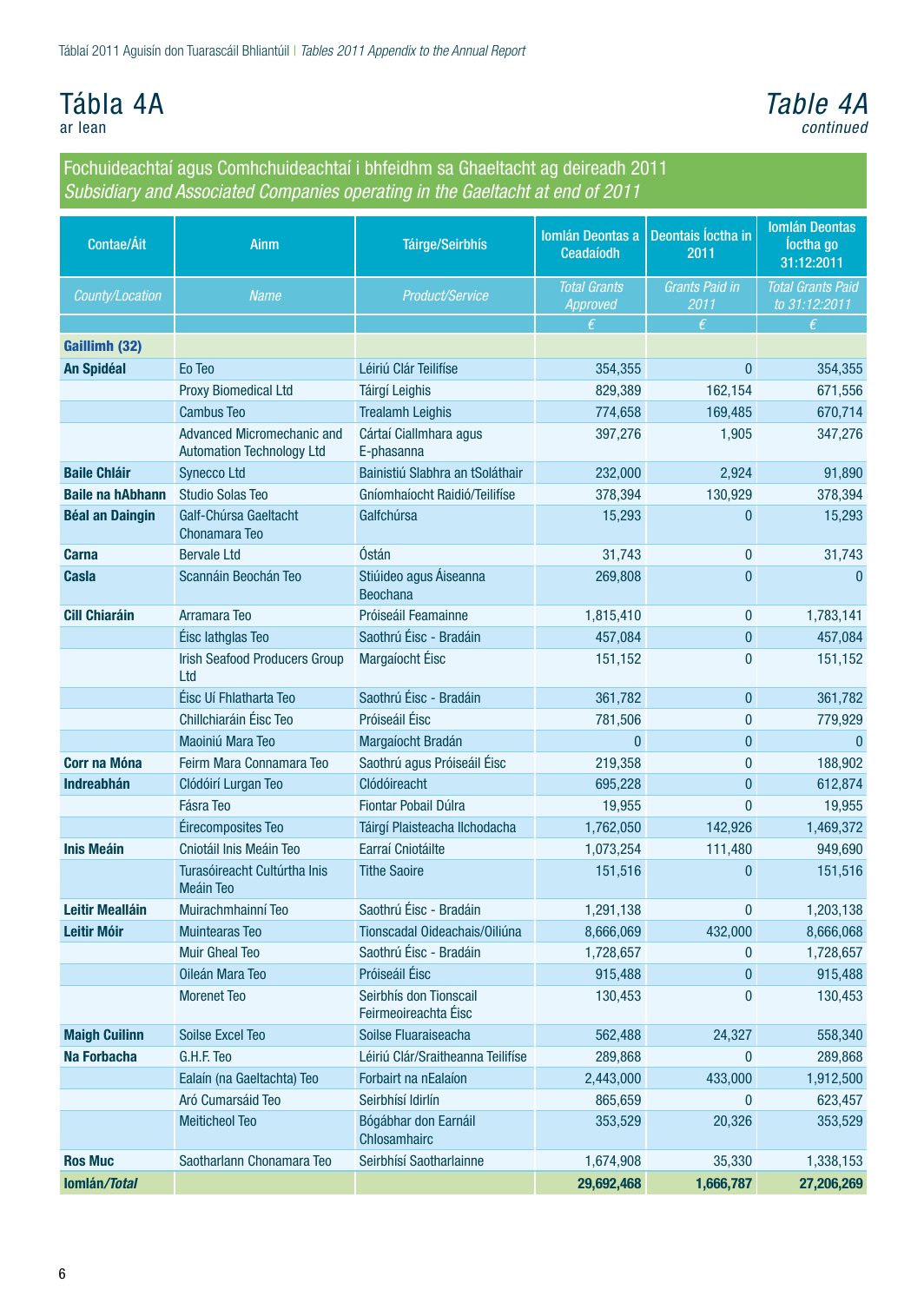# Tábla 4A

ar lean

*Table 4A continued*

| Fochuideachtaí agus Comhchuideachtaí i bhfeidhm sa Ghaeltacht ag deireadh 2011<br>Subsidiary and Associated Companies operating in the Gaeltacht at end of 2011 |                                                        |                                            |                                 |                               |                                                  |  |  |
|-----------------------------------------------------------------------------------------------------------------------------------------------------------------|--------------------------------------------------------|--------------------------------------------|---------------------------------|-------------------------------|--------------------------------------------------|--|--|
| Contae/Áit                                                                                                                                                      | <b>Ainm</b>                                            | <b>Táirge/Seirbhís</b>                     | Iomlán Deontas a<br>Ceadaíodh   | Deontais Íoctha in<br>2011    | <b>Iomlán Deontas</b><br>loctha go<br>31:12:2011 |  |  |
| County/Location                                                                                                                                                 | <b>Name</b>                                            | <b>Product/Service</b>                     | <b>Total Grants</b><br>Approved | <b>Grants Paid in</b><br>2011 | <b>Total Grants Paid</b><br>to 31:12:2011        |  |  |
|                                                                                                                                                                 |                                                        |                                            | €                               | €                             | $\epsilon$                                       |  |  |
| An Mhí (1)                                                                                                                                                      |                                                        |                                            |                                 |                               |                                                  |  |  |
| <b>Ráth Chairn</b>                                                                                                                                              | <b>Forbairt Rath Cairn Teo</b>                         | Fiontar Turasóireachta                     | 0                               | 0                             | $\Omega$                                         |  |  |
| Iomlán/Total                                                                                                                                                    |                                                        |                                            | $\bf{0}$                        | $\bf{0}$                      | $\bf{0}$                                         |  |  |
| Ciarraí (12)                                                                                                                                                    |                                                        |                                            |                                 |                               |                                                  |  |  |
| <b>An Daingean</b>                                                                                                                                              | <b>Holden Teo</b>                                      | Earraí Leathair                            | 86,650                          | 0                             | 86,650                                           |  |  |
|                                                                                                                                                                 | Mara Beo Teo                                           | <b>lonad Mara</b>                          | 193,344                         | 99,512                        | 180,944                                          |  |  |
|                                                                                                                                                                 | Kerry Airport plc                                      | Aerfort agus Turasóireacht                 | 0                               | 0                             | $\Omega$                                         |  |  |
|                                                                                                                                                                 | Spórt Mara Teo                                         | Spórt Mara                                 | $\overline{0}$                  | $\bf{0}$                      | $\mathbf{0}$                                     |  |  |
|                                                                                                                                                                 | Ionad Socialta an Daingin Teo                          | Seirbhísí Caitheamh Aimsire                | 0                               | $\mathbf{0}$                  | n                                                |  |  |
| <b>Baile an</b><br>Fheirtéaraigh                                                                                                                                | Galf Corca Dhuibhne c.p.t.                             | Galfchúrsa                                 | 51,249                          | $\overline{0}$                | 51,249                                           |  |  |
|                                                                                                                                                                 | Oidhreacht Chorca Dhuibhne<br><b>Teo</b>               | Tionscadal Cultúrtha/Staire                | 6,777                           | 0                             | 6,777                                            |  |  |
| <b>Baile an Sceilg</b>                                                                                                                                          | <b>Comhlacht Forbartha Chill</b><br><b>Rialaig Teo</b> | Ealaín                                     | 187,575                         | 17,460                        | 136,615                                          |  |  |
| <b>Ceann Trá</b>                                                                                                                                                | Músaem Fionntrá Teo                                    | Músaem Ceilteach                           | $\bf{0}$                        | 0                             | $\mathbf{0}$                                     |  |  |
| <b>Dún Chaoin</b>                                                                                                                                               | Bádóirí an Bhlascaoid Teo                              | Seirbhís Fhartha (Oileáin)                 | 4,707                           | 0                             | 4,707                                            |  |  |
|                                                                                                                                                                 | <b>Feileastram Teo</b>                                 | Ionad Teanga/Turasóireachta                | 44,217                          | $\mathbf{0}$                  | 44,217                                           |  |  |
| <b>Máistir Gaoithe</b>                                                                                                                                          | Forbairt na Dromada Teo                                | <b>Fiontar Pobail</b>                      | 108,211                         | $\bf{0}$                      | 105,625                                          |  |  |
| Iomlán/Total                                                                                                                                                    |                                                        |                                            | 682,730                         | 116,972                       | 616,784                                          |  |  |
| <b>Corcaigh (3)</b>                                                                                                                                             |                                                        |                                            |                                 |                               |                                                  |  |  |
| <b>Baile Bhuirne</b>                                                                                                                                            | <b>Celtic Catalysts Teo</b>                            | Táirgí Cógaisíochta                        | 200,000                         | 0                             | $\mathbf{0}$                                     |  |  |
| <b>Béal Átha an</b><br><b>Ghaorthaidh</b>                                                                                                                       | <b>Bia Ganbreise Teo</b>                               | Déantús Táirgí Bia                         | 259,708                         | 57,907                        | 57,907                                           |  |  |
| <b>Cléire</b>                                                                                                                                                   | Mara Chléire Teo                                       | Saothrú Éisc - Cluasa Mara<br>agus Lugaigh | 30,000                          | 0                             | 30,000                                           |  |  |
| Iomlán/Total                                                                                                                                                    |                                                        |                                            | 489,708                         | 57,907                        | 87,907                                           |  |  |
| Port Láirge (3)                                                                                                                                                 |                                                        |                                            |                                 |                               |                                                  |  |  |
| Rinn Ó gCuanach                                                                                                                                                 | Meitheal Trá na Rinne Teo                              | Saothrú Éisc - Oisrí                       | 308,767                         | $\bf{0}$                      | 308,767                                          |  |  |
|                                                                                                                                                                 | Nemeton Teo                                            | Léiriúcháin Teilifíse                      | 709,401                         | 37,011                        | 600,312                                          |  |  |
|                                                                                                                                                                 | <b>Digisat Teo</b>                                     | Seirbhís Cheangail Saitilíte               | $\pmb{0}$                       | $\bf{0}$                      | $\pmb{0}$                                        |  |  |
| Iomlán/Total                                                                                                                                                    |                                                        |                                            | 1,018,168                       | 37,011                        | 909,079                                          |  |  |
| MÓRIOMLÁN (78)                                                                                                                                                  |                                                        |                                            | 55,069,208                      | 2,575,112                     | 49,453,158                                       |  |  |

Nóta: Íocadh deontas €22,577 le comhchuideachta nach raibh i bhfeidhm ag deireadh 2011.

*Note: A grant of €22,577 was paid to an associated company not operating at the end of 2011.*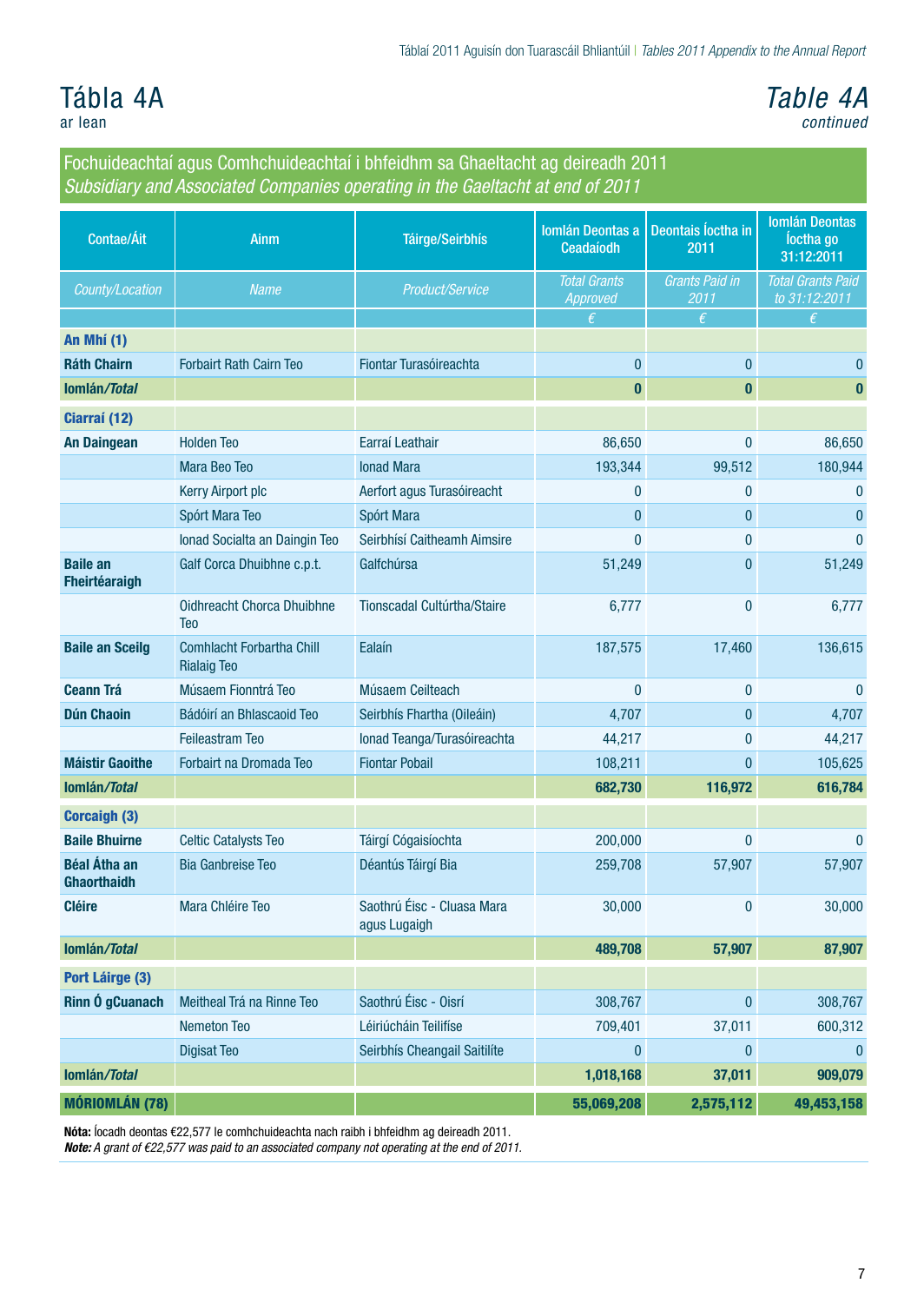# <span id="page-9-0"></span>Tábla 4B *Table 4B*

Infheistíochtaí i scaireanna a rinne an tÚdarás i gcuideachtaí i rith 2011 *Share investments made by An tÚdarás in companies during 2011*

| Contae/Áit                                | <b>Ainm</b>              | <b>Táirge/Seirbhís</b>                    | Infheistíocht a<br>Ceadaíodh | Infheistithe i rith<br>2011    | Infheistíocht<br>lomlán go<br>31:12:2011 |
|-------------------------------------------|--------------------------|-------------------------------------------|------------------------------|--------------------------------|------------------------------------------|
| County/Location                           | <b>Name</b>              | <b>Product/Service</b>                    | Investment<br>Approved       | <b>Invested During</b><br>2011 | <b>Total Investment</b><br>to 31:12:2011 |
|                                           |                          |                                           | €                            | €                              | €                                        |
| Dún na nGall (1)                          |                          |                                           |                              |                                |                                          |
| <b>An Bun Beag</b>                        | G Croí Teo               | Déantús Fearais Tomhais                   | 50,000                       | 25,000                         | 25,000                                   |
| Iomlán/Total                              |                          |                                           | 50,000                       | 25,000                         | 25,000                                   |
| <b>Maigh Eo (1)</b>                       |                          |                                           |                              |                                |                                          |
| <b>Coill an tSiáin</b>                    | <b>Idoman Teo</b>        | Déantus Feistis Leighis                   | 250,000                      | 250,000                        | 250,000                                  |
| Iomlán/Total                              |                          |                                           | 250,000                      | 250,000                        | 250,000                                  |
| Gaillimh (2)                              |                          |                                           |                              |                                |                                          |
| <b>An Spidéal</b>                         | <b>Cambus Teo</b>        | <b>Trealamh Leighis</b>                   | 720,000                      | 170,000                        | 720,000                                  |
| <b>Casla</b>                              | Scannáin Beochán Teo     | Stiúideo agus Áiseanna<br><b>Beochana</b> | 225,000                      | 225,000                        | 225,000                                  |
| Iomlán/Total                              |                          |                                           | 945,000                      | 395,000                        | 945,000                                  |
| <b>Corcaigh (1)</b>                       |                          |                                           |                              |                                |                                          |
| <b>Béal Átha an</b><br><b>Ghaorthaidh</b> | <b>Bia Ganbreise Teo</b> | Déantús Táirgí Bia                        | 200,000                      | 200,000                        | 200,000                                  |
| Iomlán/Total                              |                          |                                           | 200,000                      | 200,000                        | 200,000                                  |
| <b>MÓRIOMLÁN (5)</b>                      |                          |                                           | 1,445,000                    | 870,000                        | 1,420,000                                |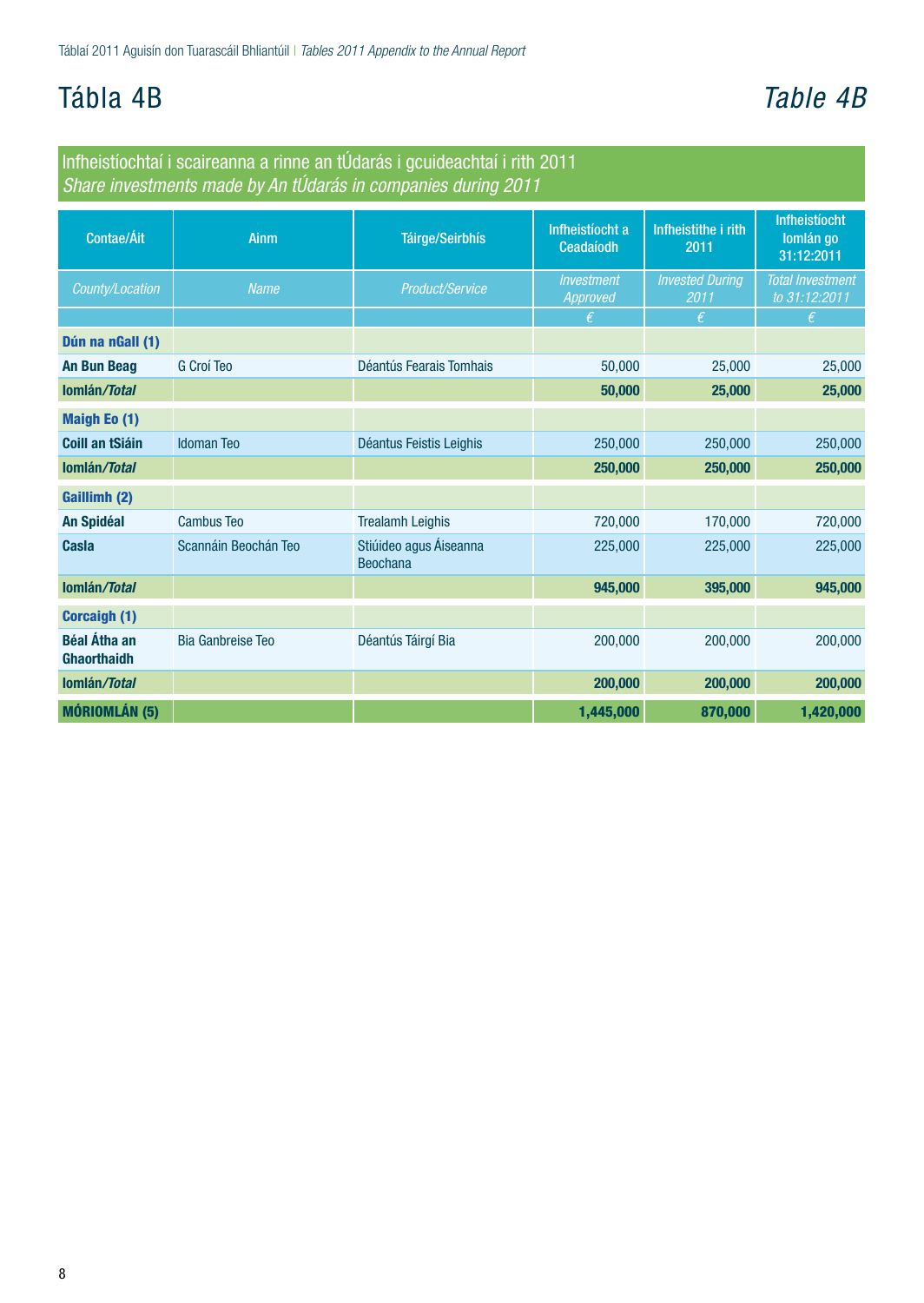# <span id="page-10-0"></span>Tábla 5 *Table 5*

#### Mórthionscail i bhfeidhm sa Ghaeltacht ag deireadh 2011 *Large industries operating in the Gaeltacht at end of 2011*

|                         | Largo maaoinoo oporaang in aro aaonaoni at ona or Eo       |                                       |                                 |                               |                                                  |
|-------------------------|------------------------------------------------------------|---------------------------------------|---------------------------------|-------------------------------|--------------------------------------------------|
| Contae/Áit              | <b>Ainm</b>                                                | <b>Táirge/Seirbhís</b>                | Iomlán Deontas a<br>Ceadaíodh   | Deontais Íoctha in<br>2011    | <b>Iomlán Deontas</b><br>loctha go<br>31:12:2011 |
| County/Location         | <b>Name</b>                                                | Product/Service                       | <b>Total Grants</b><br>Approved | <b>Grants Paid in</b><br>2011 | <b>Total Grants Paid</b><br>to 31:12:2011        |
|                         |                                                            |                                       | f                               | $\epsilon$                    | $\epsilon$                                       |
| Dún na nGall (35)       |                                                            |                                       |                                 |                               |                                                  |
| <b>Ailt an Chorráin</b> | Sliogéisc na Rossan Teo                                    | Saothrú Éisc - Oisrí                  | 352,492                         | $\bf{0}$                      | 352,004                                          |
|                         | Comharchumann Iascairí Ailt a<br><b>Chorráin Teo</b>       | lascach/Uisceshaothrú                 | 1,379,337                       | $\mathbf{0}$                  | 1,379,337                                        |
| <b>An Charraig</b>      | Donal Mc Monagail agus a<br><b>Mhic Teo</b>                | Cairéalacht Cloch                     | 539,715                         | $\bf{0}$                      | 479,215                                          |
| <b>An Clochán Liath</b> | Próiseáil (an Clochán Liath) Teo                           | Próiseáil Éisc                        | 959,041                         | 15,686                        | 937,773                                          |
|                         | <b>Randox Teo</b>                                          | Táirgí Sláinte                        | 2,811,629                       | 650,586                       | 727,215                                          |
| Árainn Mhór             | Comharchumann Oileán Árainn<br>Mhór                        | <b>Fiontar Pobail</b>                 | 553,766                         | 39,439                        | 520,680                                          |
| <b>An Tearmann</b>      | Comhlacht Forbartha an<br><b>Tearmainn Teo</b>             | Seirbhísí Sóisialta/<br>Eacnamaíochta | 519,626                         | 29,926                        | 435,004                                          |
| <b>Anagaire</b>         | <b>Tionscala GPE Teo</b>                                   | Táirgí Snáithín Gloine                | 359,646                         | $\mathbf{0}$                  | 359,475                                          |
| <b>Baile na Finne</b>   | <b>Raudon Teo</b>                                          | Muileann Sábhadóireachta              | 1,011,562                       | $\mathbf{0}$                  | 977,528                                          |
| <b>Cill Charthaigh</b>  | Bá Dhún na nGall Teo                                       | Earraí Cniotáilte                     | 525,932                         | 3,410                         | 520,258                                          |
|                         | Oileán Glas Teo                                            | Próiseáil Feamainne                   | 754,077                         | 115,723                       | 633,778                                          |
|                         | <b>Ionad Fiontar Pobail</b><br>lardheisceart Dhún na nGall | Bainistiú/Forbairt Maoine             | 483,197                         | 42,515                        | 481,861                                          |
|                         | Snáth Dún na nGall Teo                                     | Sníomh agus Snáth                     | 483,591                         | 49,916                        | 311,723                                          |
| <b>Cionn Caslach</b>    | P. F. P. Teo                                               | Próiseáil Éisc                        | 617,503                         | $\mathbf{0}$                  | 617,503                                          |
| <b>Cionn Droma</b>      | <b>Comhlucht lascaireacht Fanad</b><br><b>Teo</b>          | Saothrú Éisc - Bradáin                | 943,068                         | 0                             | 918,558                                          |
|                         | Bradán Fanad Teo                                           | Saothrú Éisc - Bradáin                | 2,467,691                       | $\bf{0}$                      | 2,334,153                                        |
|                         | Bradán (Maoil Rua) Teo                                     | Saothrú Éisc - Bradáin                | 485,068                         | $\bf{0}$                      | 485,068                                          |
|                         | Bradán Próiseál Teo                                        | Próiseáil Bradán Feirme               | 2,457,443                       | $\pmb{0}$                     | 2,446,723                                        |
| <b>Croithlí</b>         | Concreid Réamh-Mheasctha<br>Mhic Giolla Easboic Teo        | Coincréit Réamh-Mheasctha             | 491,996                         | 55,272                        | 332,911                                          |
| <b>Doirí Beaga</b>      | Gairméidí Caomhnaithe Dhún<br>na nGall Teo                 | Éadaí Cosanta                         | 1,389,665                       | 98,440                        | 1,364,723                                        |
|                         | Comharchumann Forbartha<br><b>Ghaoth Dobhair Teo</b>       | <b>Fiontar Pobail</b>                 | 479,913                         | 18,372                        | 478,485                                          |
|                         | Gael Chniotáil Teo                                         | Earraí Cniotáilte                     | 587,065                         | $\pmb{0}$                     | 587,065                                          |
|                         | R.A. Pacáistí Teo                                          | Earraí Pacála don Tionscal Bia        | 3,637,840                       | 178,188                       | 2,514,790                                        |
|                         | Coiste Cúram Práinne Gaoth<br><b>Dobhair Teo</b>           | <b>Teach Altranais</b>                | 1,397,115                       | $\pmb{0}$                     | 1,397,115                                        |
|                         | Fáisc Miotail ÉireannTeo                                   | Déantús Páirteanna d'Fheithiclí       | 796,135                         | 35,661                        | 335,289                                          |
|                         | <b>Spinvox Ltd</b>                                         | Lárionad Glaonna                      | 522,152                         | 4,019                         | 220,237                                          |
|                         | Largo Foods Intellectual<br><b>Properties Ltd</b>          | Déantús Táirgí Bia Eile               | 497,500                         | $\boldsymbol{0}$              | 395,907                                          |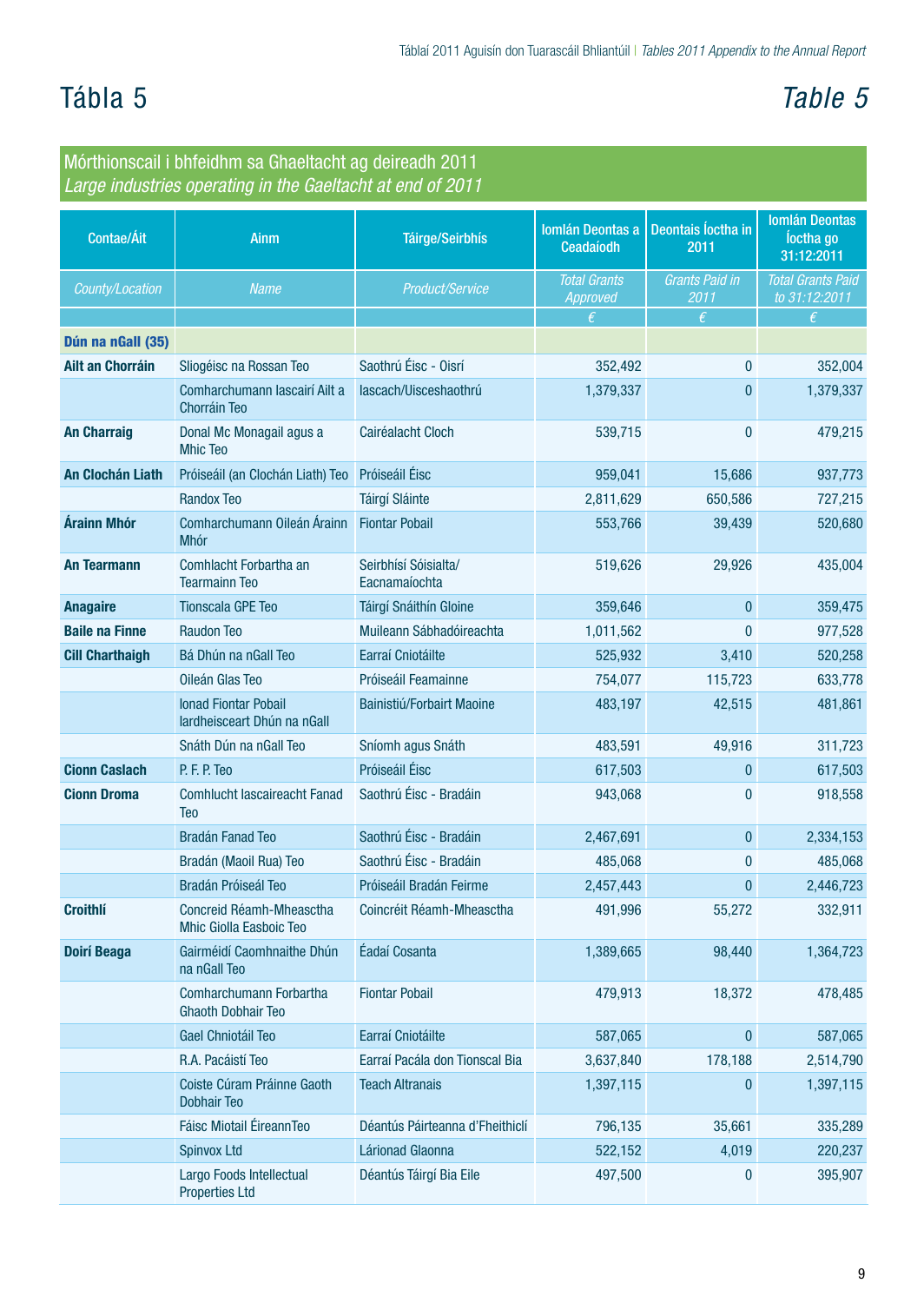### Tábla 5 ar lean

### *Table 5 continued*

#### Mórthionscail i bhfeidhm sa Ghaeltacht ag deireadh 2011 *Large industries operating in the Gaeltacht at end of 2011*

|                                                             | a yo maachico oporaang m aro daonaoni at ona o  |                                                          |                                        |                               |                                                  |
|-------------------------------------------------------------|-------------------------------------------------|----------------------------------------------------------|----------------------------------------|-------------------------------|--------------------------------------------------|
| Contae/Áit                                                  | <b>Ainm</b>                                     | <b>Táirge/Seirbhís</b>                                   | Iomlán Deontas a<br>Ceadaíodh          | Deontas Íoctha in<br>2011     | <b>Iomlán Deontas</b><br>loctha go<br>31:12:2011 |
| County/Location                                             | <b>Name</b>                                     | Product/Service                                          | <b>Total Grants</b><br><b>Approved</b> | <b>Grants Paid in</b><br>2011 | <b>Total Grants Paid</b><br>to 31:12:2011        |
|                                                             |                                                 |                                                          | €                                      | €                             | €                                                |
| <b>Gaoth Dobhair</b>                                        | Comharchumann Forbartha<br>Dhún Lúiche Teo      | <b>Fiontar Pobail</b>                                    | 854,029                                | 5,180                         | 854,029                                          |
|                                                             | Ciste Carthanachta Naomh<br><b>Mhuire Teo</b>   | Ionad Seirbhísí Sláinte                                  | 648,050                                | $\mathbf{0}$                  | 639,000                                          |
|                                                             | Ionad an Chúirt Teo                             | Óstán                                                    | 608,260                                | 13,243                        | 492,977                                          |
| <b>Gleann Cholm</b><br><b>Cille</b>                         | <b>Oideas Gael Teo</b>                          | Oiliúint Ghairme                                         | 353,333                                | $\mathbf{0}$                  | 353,333                                          |
| <b>Gort an Choirce</b>                                      | Cló Ceardlann na gCnoc Teo                      | Ealaín Phobail                                           | 750,360                                | 268,005                       | 714,695                                          |
| Na Dúnaibh                                                  | Comhlacht Mhic Nuadhait Dún<br>na nGall Teo     | Fíodóireacht                                             | 483,445                                | $\bf{0}$                      | 483,445                                          |
| <b>Rann na Feirste</b>                                      | Áislann Rann na Feirste Teo                     | Ionad Acmhainne,<br>Fiontair, Oidhreachta agus<br>Pobail | 358,170                                | 28,526                        | 346,020                                          |
| <b>Toraigh</b>                                              | Comharchumann Thoraí Teo                        | <b>Fiontar Pobail</b>                                    | 454,813                                | 5,100                         | 452,313                                          |
| Iomlán/Total                                                |                                                 |                                                          | 32,014,225                             | 1,657,207                     | 26,880,191                                       |
| <b>Maigh Eo (8)</b>                                         |                                                 |                                                          |                                        |                               |                                                  |
| <b>Barr na Trá</b>                                          | <b>Lennon Quarries Ltd</b>                      | Cairéalacht                                              | 492,569                                | $\pmb{0}$                     | 474,369                                          |
| <b>Béal an</b><br><b>Mhuirthead</b>                         | Innealtóireacht Cathal Shevlin<br><b>Teo</b>    | Innealtóireacht Mheicniúil                               | 358,145                                | 0                             | 294,145                                          |
|                                                             | Páirc Nua Teo                                   | Garraíodóireacht agus Bia                                | 940,194                                | $\mathbf{0}$                  | 755,494                                          |
|                                                             | Crann Iorrais Éire Teo                          | Athnuachan Gréasáin<br>Leictreach                        | 1,049,517                              | 20,789                        | 685,528                                          |
|                                                             | Éamonn Mac Pháidín                              | Óstán agus Turasóireacht                                 | 675,520                                | $\bf{0}$                      | 670,152                                          |
|                                                             | <b>Comhar lorrais Teo</b>                       | <b>Fiontar Pobail</b>                                    | 589,735                                | 6,973                         | 509,735                                          |
| Gleann na<br><b>Muaidhe</b>                                 | Saotharlanna Bitheolaíocha<br>Idirnáisiúnta Teo | Seirbhísí Sláinte/Tréidliachta                           | 1,411,836                              | 153,764                       | 1,411,836                                        |
| <b>Ceathrú Thaidhg</b><br>agus Béal an<br><b>Mhuirthead</b> | <b>Bioshell Teo</b>                             | Táirgí Bia agus Leighis                                  | 836,313                                | $\bf{0}$                      | 604,061                                          |
| Iomlán/Total                                                |                                                 |                                                          | 6,353,829                              | 181,526                       | 5,405,320                                        |
| Gaillimh (38)                                               |                                                 |                                                          |                                        |                               |                                                  |
| <b>An Carn Mór</b>                                          | Cluad Earraí Nual Teo                           | <b>Cruach Rollaithe</b>                                  | 1,184,458                              | $\pmb{0}$                     | 771,444                                          |
| An Cheathrú Rua                                             | <b>Silcotec Europe Ltd</b>                      | Comhpháirteanna<br>Leictreonacha                         | 695,956                                | $\mathbf{0}$                  | 695,956                                          |
|                                                             | Earraí Coillte Chonnacht Teo                    | Táirgí Adhmaid                                           | 4,047,275                              | $\pmb{0}$                     | 3,541,275                                        |
| <b>An Pháirc Mhór</b>                                       | <b>Bio-Medical Research Ltd</b>                 | Táirgí Leictreonacha                                     | 847,456                                | $\bf{0}$                      | 609,787                                          |
| <b>An Spidéal</b>                                           | Innill Dóiteáin Teo                             | Innealtóireacht                                          | 1,080,203                              | 14,000                        | 1,080,203                                        |
|                                                             | <b>Telegael Teo</b>                             | Seirbhís Léiriúcháin Teilifíse                           | 2,442,766                              | 61,368                        | 1,902,594                                        |
|                                                             | Déantúsaíocht Dane-Elec Teo                     | Modúil Chuimhne do Ríomhairí                             | 3,078,647                              | 37,455                        | 3,076,001                                        |
|                                                             | larfhís Teo                                     | Léirithe Teilifíse                                       | 501,547                                | $\bf{0}$                      | 501,547                                          |
|                                                             | Sidheán Teo                                     | Déantús/Cothabháil Feithiclí                             | 666,262                                | 56,852                        | 363,763                                          |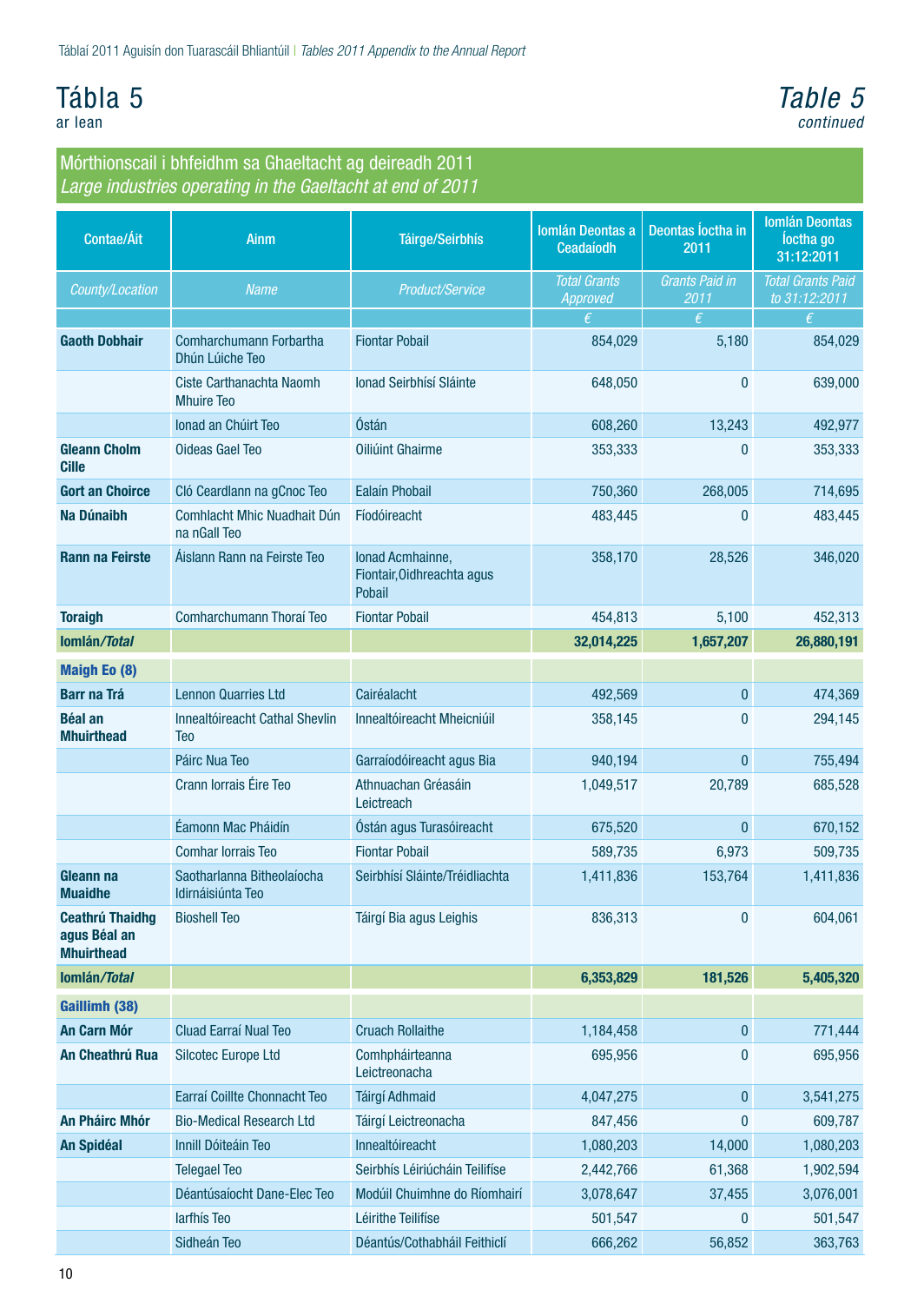# Tábla 5

ar lean

### *Table 5 continued*

#### Mórthionscail i bhfeidhm sa Ghaeltacht ag deireadh 2011 *Large industries operating in the Gaeltacht at end of 2011*

| Contae/Áit              | <b>Ainm</b>                                        | <b>Táirge/Seirbhís</b>                       | <b>Iomlán Deontas a</b><br>Ceadaíodh | Deontas Íoctha in<br>2011     | <b>Iomlán Deontas</b><br>loctha go<br>31:12:2011 |
|-------------------------|----------------------------------------------------|----------------------------------------------|--------------------------------------|-------------------------------|--------------------------------------------------|
| County/Location         | Name                                               | Product/Service                              | <b>Total Grants</b><br>Approved      | <b>Grants Paid in</b><br>2011 | <b>Total Grants Paid</b><br>to 31:12:2011        |
|                         |                                                    |                                              | €                                    | €                             | €                                                |
| <b>An Spidéal</b>       | Aidan agus Henrietta Mc Grath                      | <b>Teach Altranais</b>                       | 703,000                              | $\bf{0}$                      | 683,829                                          |
| <b>Baile Chláir</b>     | Tuaslagán Tuillteanais Teo                         | Bogearraí Ríomhaireachta                     | 426,946                              | $\bf{0}$                      | 426,946                                          |
|                         | <b>JPK Fencing Systems Ltd</b>                     | Déantús Táirgí Miotail                       | 476,000                              | $\mathbf{0}$                  | 11,400                                           |
| <b>Baile na hAbhann</b> | <b>Fintrax Teo</b>                                 | Próiseáil Imeachtaí Airgeadúla               | 522,604                              | $\bf{0}$                      | 495,952                                          |
|                         | V. R. (Spidéal) Teo                                | Seirbhís Aisíoc Cánach<br><b>Breisluacha</b> | 454,033                              | $\bf{0}$                      | 454,033                                          |
|                         | Abú Media Teo                                      | Léirithe Teilifíse                           | 614,076                              | 40,905                        | 514,076                                          |
|                         | <b>HID Global Ireland Ltd</b>                      | Cártaí Eolais agus Sliseanna                 | 2,081,884                            | 267,103                       | 1,628,948                                        |
| <b>Bearna</b>           | <b>Nivektron Teo</b>                               | Gnó Leictreonach                             | 353,943                              | $\pmb{0}$                     | 353,943                                          |
| <b>Carna</b>            | An Dr. Micheál agus Sally Uí<br>Chathasaigh        | <b>Teach Altranais</b>                       | 1,301,831                            | 29,530                        | 1,295,584                                        |
|                         | Ionad Taighde Institiúid<br>Mháirtín Uí Riain      | Taighde ar Fhás Trosc                        | 710,443                              | $\bf{0}$                      | 242,337                                          |
| <b>Casla</b>            | Institiúid Náisiúnta Traenála<br>agus Forbartha    | Siopa Oibre/Ionad Oiliúna                    | 469,457                              | $\bf{0}$                      | 170,457                                          |
| <b>Cill Chiaráin</b>    | <b>Comhlacht Bradáin Chonamara</b><br>Teo          | Feirmeoireacht Éisc                          | 408,258                              | $\bf{0}$                      | 408,258                                          |
|                         | Meitheal Éisc Teo                                  | Saothrú Éisc - Bradáin                       | 1,208,737                            | $\bf{0}$                      | 1,208,374                                        |
|                         | Comharchumann Sliogéisc<br>Chonamara Teo           | Saothrú Éisc - Sliogéisc                     | 519,929                              | 19,691                        | 349,807                                          |
| <b>Corr na Móna</b>     | Comharchumann Dhúiche<br>Sheoigheach Teo           | <b>Fiontar Pobail</b>                        | 441,058                              | $\mathbf{0}$                  | 441,058                                          |
| <b>Indreabhán</b>       | Comhfhorbairt (Gaillimh) Teo                       | Aersheirbhís                                 | 752,547                              | $\mathbf{0}$                  | 752,547                                          |
|                         | Micro Munlaí na hÉireann Teo                       | Múniú Insteallta Plaisteach                  | 937,042                              | 1,402                         | 534,377                                          |
|                         | <b>Bioniche Teo</b>                                | Táirgí Cógaisíochta                          | 3,684,916                            | $\mathbf{0}$                  | 3,644,429                                        |
|                         | <b>Galway Aviation Services Ltd</b>                | Seirbhísí Tacaíochta Aeriompair              | 637,483                              | 0                             | 637,483                                          |
|                         | Sigma Teo                                          | Déantús Uirlisí                              | 1,198,074                            | 12,038                        | 1,012,306                                        |
|                         | Comharchumann Shailearna<br><b>Teo</b>             | <b>Fiontar Pobail</b>                        | 425,374                              | 86,808                        | 425,374                                          |
| <b>Inis Meáin</b>       | Comharchumann Inis Meáin<br><b>Teo</b>             | Fiontar Talmhaíochta                         | 593,457                              | $\pmb{0}$                     | 593,457                                          |
| <b>Inis Mór</b>         | Comharchumann Forbartha<br>Árann Teo               | <b>Fiontar Pobail</b>                        | 662,126                              | $\bf{0}$                      | 661,496                                          |
|                         | Inis Mór Partnership                               | Óstán                                        | 518,200                              | $\bf{0}$                      | 500,000                                          |
| <b>Inis Oirr</b>        | Comhar Caomhán Teo                                 | <b>Fiontar Pobail</b>                        | 618,229                              | $\bf{0}$                      | 616,700                                          |
| <b>Ros an Mhíl</b>      | Abalone Chonamara Teo                              | Saothrú Éisc - Cluasa Mara                   | 350,788                              | 31,462                        | 349,436                                          |
|                         | <b>Breizon Ltd</b>                                 | Próiseáil Éisc                               | 373,184                              | $\bf{0}$                      | 373,184                                          |
|                         | Comharchumann Iascairí<br>Gaillimh agus Árainn Teo | Próiseáil Éisc                               | 450,088                              | $\mathbf{0}$                  | 450,088                                          |
|                         | lasc Mara Teo                                      | Próiseáil Éisc                               | 572,259                              | $\bf{0}$                      | 572,259                                          |
| Iomlán/Total            |                                                    |                                              | 37,010,539                           | 658,614                       | 32,350,710                                       |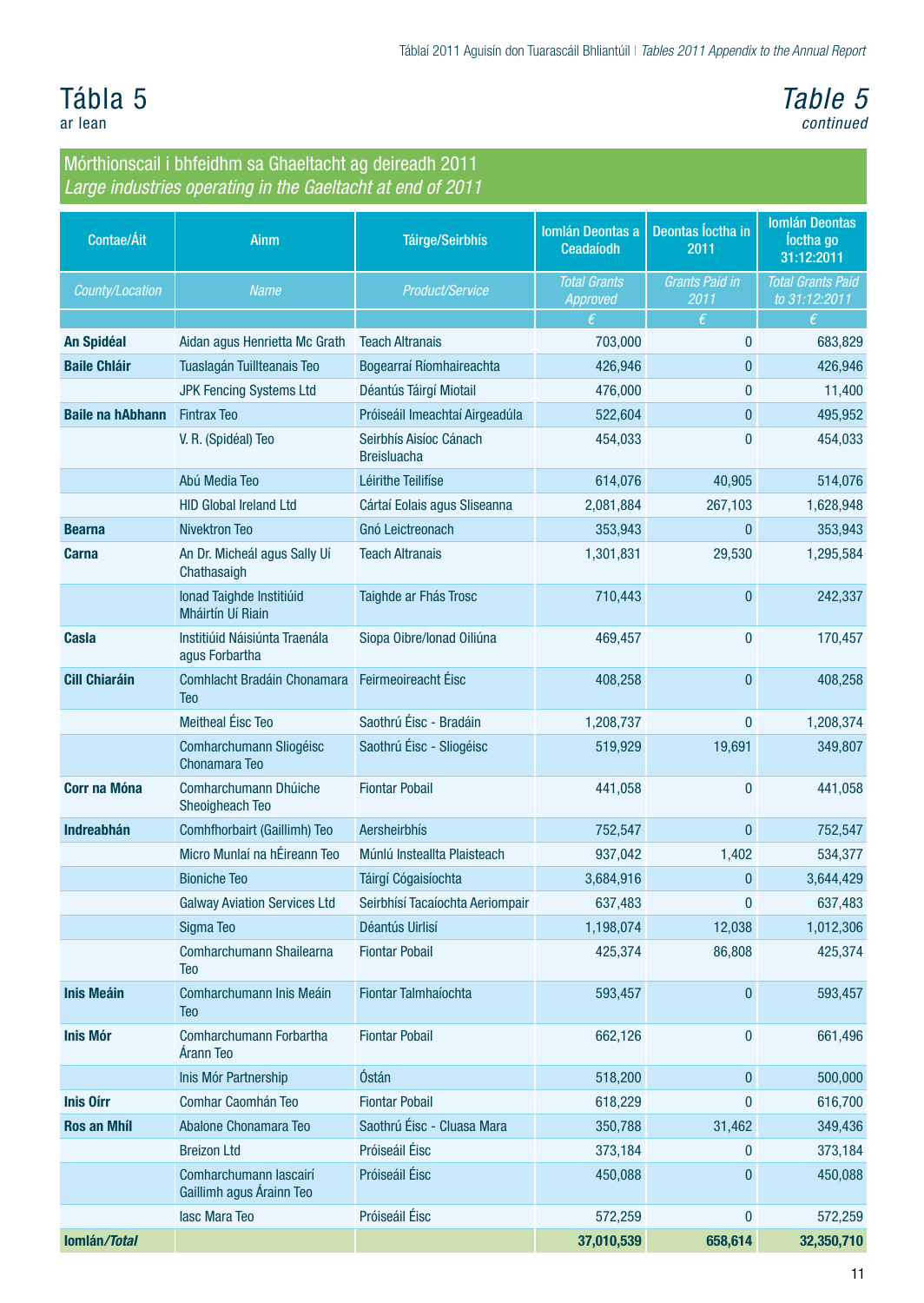# Tábla 5



#### Mórthionscail i bhfeidhm sa Ghaeltacht ag deireadh 2011 *Large industries operating in the Gaeltacht at end of 2011*

| Contae/Áit                                | <b>Ainm</b>                                     | <b>Táirge/Seirbhís</b>                  | <b>Iomlán Deontas a</b><br>Ceadaíodh | Deontas loctha in<br>2011     | <b>Iomlán Deontas</b><br>loctha go<br>31:12:2011 |
|-------------------------------------------|-------------------------------------------------|-----------------------------------------|--------------------------------------|-------------------------------|--------------------------------------------------|
| County/Location                           | <b>Name</b>                                     | <b>Product/Service</b>                  | <b>Total Grants</b><br>Approved      | <b>Grants Paid in</b><br>2011 | <b>Total Grants Paid</b><br>to 31:12:2011        |
|                                           |                                                 |                                         | €                                    | €                             | €                                                |
| An Mhí (4)                                |                                                 |                                         |                                      |                               |                                                  |
| <b>Baile Ghib</b>                         | <b>Adtec Teo</b>                                | Innealtóireacht                         | 1,024,926                            | $\mathbf{0}$                  | 1,024,926                                        |
|                                           | <b>Timoney Holdings Ltd</b>                     | Innealtóireacht                         | 848,871                              | 35,926                        | 557,150                                          |
| <b>Ráth Chairn</b>                        | <b>Turmec Teo</b>                               | Innealtóireacht                         | 1,907,137                            | 43,723                        | 1,651,754                                        |
|                                           | <b>Faughan Foods Ltd</b>                        | <b>Táirgí Bia</b>                       | 506,207                              | $\mathbf{0}$                  | 506,207                                          |
| Iomlán/Total                              |                                                 |                                         | 4,287,141                            | 79,649                        | 3,740,037                                        |
| Ciarraí (8)                               |                                                 |                                         |                                      |                               |                                                  |
| <b>An Daingean</b>                        | Ó Catháin lasc Teo                              | Próiseáil Éisc                          | 1,399,292                            | $\bf{0}$                      | 1,387,792                                        |
|                                           | <b>Brian de Staic Teo</b>                       | Seodóireacht                            | 529,803                              | $\bf{0}$                      | 513,787                                          |
|                                           | lasc Uí Mhathúna Teo                            | Próiseáil Éisc                          | 351,279                              | $\mathbf{0}$                  | 351,279                                          |
|                                           | De Brún (lasc) Teo                              | Próiseáil Éisc                          | 796,436                              | $\bf{0}$                      | 736,801                                          |
| <b>Baile an</b><br>Fheirtéaraigh          | Sliabh Bhreandáin Teo                           | <b>Fíoruisce Mianrach</b>               | 444,771                              | 119,683                       | 131,019                                          |
|                                           | Lampaí an Daingean Teo                          | Potaireacht Cheardaíochta               | 877,552                              | 14,868                        | 732,571                                          |
| <b>Baile an Sceilg</b>                    | Táirgí Tréad-Lia Baile na<br><b>SceilgeTeo</b>  | Táirgí Tréidliachta                     | 986,413                              | 35,632                        | 957,013                                          |
| <b>Máistir Gaoithe</b>                    | <b>Ivertec Ltd</b>                              | Bogearraí Ríomhaireachta                | 433,268                              | $\mathbf{0}$                  | 390,230                                          |
| Iomlán/Total                              |                                                 |                                         | 5,818,814                            | 170,183                       | 5,200,492                                        |
| <b>Corcaigh (10)</b>                      |                                                 |                                         |                                      |                               |                                                  |
| <b>Baile Bhuirne</b>                      | <b>Ossian Ltd</b>                               | Nascanna Miotail                        | 408,958                              | $\mathbf{0}$                  | 408,958                                          |
|                                           | Gníomh-Fhiontair Uí<br>Dhonnabháin Teo          | Innealtóireacht                         | 4,636,125                            | 169,321                       | 3,825,133                                        |
|                                           | <b>Eurofoil Teo</b>                             | Déantús Scragaill Airgid                | 396,123                              | $\pmb{0}$                     | 388,245                                          |
|                                           | <b>Cumar Baile Mhic Íre Teo</b>                 | <b>Doirse Miotail</b>                   | 716,225                              | $\bf{0}$                      | 716,225                                          |
| <b>Baile Mhic Ire</b>                     | A Ó Loingsigh (Baile Mhic Íre)<br><b>Teo</b>    | Déantús Cónraí                          | 831,883                              | $\mathbf{0}$                  | 831,883                                          |
|                                           | Arán na hÉireann Teo                            | Rollaí Blasta                           | 413,933                              | $\bf{0}$                      | 73,933                                           |
| <b>Béal Átha an</b><br><b>Ghaorthaidh</b> | Earraí Adhmaid Teo                              | Adhmadóireacht                          | 383,017                              | $\mathbf{0}$                  | 206,017                                          |
|                                           | Dexgreen Ltd                                    | Táirgí Pacála agus<br>Teileachumarsáide | 778,589                              | 1,148                         | 601,788                                          |
| <b>Cill na Martra</b>                     | Adhmad Cill na Martra Teo                       | Déantús Postaí Adhmaid                  | 363,221                              | $\pmb{0}$                     | 363,221                                          |
| <b>Cúil Aodha</b>                         | Mark (Éire) B.V.                                | Déantús Téitheoirí Gáis                 | 2,488,345                            | 124,237                       | 1,881,398                                        |
| Iomlán/Total                              |                                                 |                                         | 11,416,418                           | 294,706                       | 9,296,800                                        |
| Port Láirge (1)                           |                                                 |                                         |                                      |                               |                                                  |
| Rinn Ó gCuanach                           | <b>Inneall Tóireacht</b><br>Teicneolaíochta Teo | Amadóirí Comhlaí Solanóide              | 414,690                              | 66,438                        | 397,529                                          |
| Iomlán/Total                              |                                                 |                                         | 414,690                              | 66,438                        | 397,529                                          |
| <b>MÓRIOMLÁN (104)</b>                    |                                                 |                                         | 97,315,655                           | 3,108,323                     | 83,271,078                                       |

Nóta: Íocadh deontais €7,268 le mórthionscal nach raibh i bhfeidhm ag deireadh 2011. *Note: Grants of €7,268 were paid to a large industry not operating at the end of 2011.*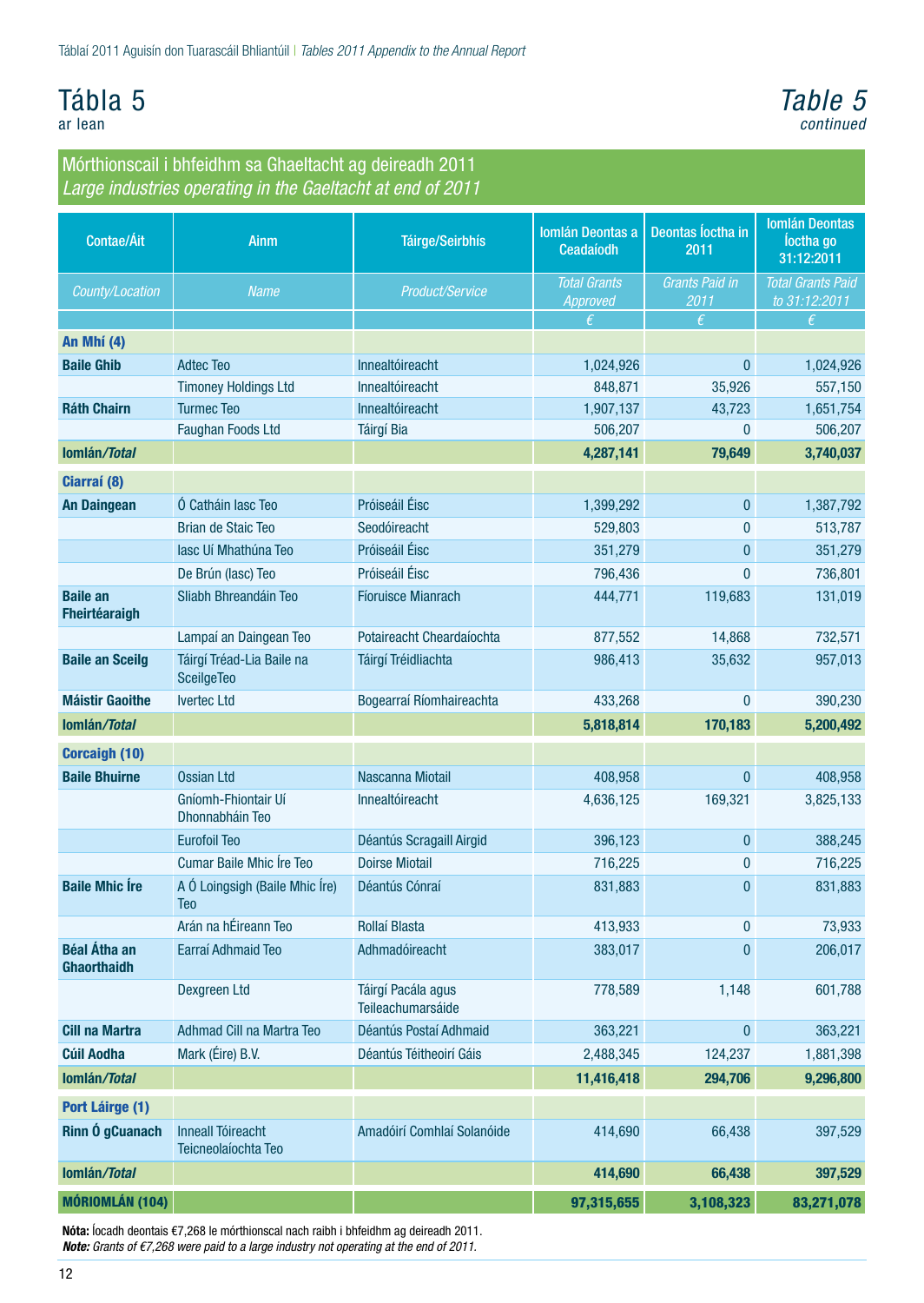# Tábla 6 *Table 6*

| Miontionscadail ar íocadh deontais ina leith in 2011<br>Small projects which received grant assistance during 2011 |                                                                                   |                                                    |                                         |                                   |                                                         |
|--------------------------------------------------------------------------------------------------------------------|-----------------------------------------------------------------------------------|----------------------------------------------------|-----------------------------------------|-----------------------------------|---------------------------------------------------------|
| <b>Contae/Ait</b>                                                                                                  | <b>Ainm</b>                                                                       | <b>Táirge/Seirbhís</b>                             | <b>lomlán</b><br>Deontas a<br>ceadaíodh | <b>Deontais</b><br>loctha in 2011 | <b>lomlán</b><br><b>Deontas Íoctha</b><br>go 31:12:2011 |
| County/Location                                                                                                    | <b>Name</b>                                                                       | <b>Product/Service</b>                             | <b>Total Grants</b><br>Approved         | <b>Grants Paid in</b><br>2011     | Total grants<br>paid to<br>31:12:2011                   |
|                                                                                                                    |                                                                                   |                                                    | €                                       | €                                 | €                                                       |
| Dún na nGall (43)                                                                                                  |                                                                                   |                                                    |                                         |                                   |                                                         |
| <b>An Bun Beag</b>                                                                                                 | <b>Muintir Mhic Suibhne</b>                                                       | Aonaid Ghnó                                        | 31,000                                  | 5,175                             | 27,128                                                  |
|                                                                                                                    | Coiste Forbartha Dhobhair Teo                                                     | <b>Fiontar Pobail</b>                              | 235,841                                 | 18,923                            | 235,837                                                 |
| <b>An Caiseal</b>                                                                                                  | Gort a Choirce Tír na nÓg<br>Ionad Sláinte, Spóirt agus<br><b>Foillíochta Teo</b> | Áiseanna Spóirt                                    | 67,118                                  | 10,547                            | 55,331                                                  |
| <b>An Clochán Liath</b>                                                                                            | Daithí Ó Gallachóir                                                               | Feirmeoireacht Éisc                                | 18,280                                  | 6,618                             | 6,618                                                   |
|                                                                                                                    | Forbairt na Rosann Teo                                                            | Turasóireacht                                      | 318,141                                 | 14,960                            | 315,101                                                 |
|                                                                                                                    | Andrea Uí Cheallaigh                                                              | Seirbhísí Margaíochta agus<br>Traenála do Ghnóthaí | 64,000                                  | 16,000                            | 16,000                                                  |
|                                                                                                                    | Leda Formwork Idirnáisiúnta<br>Teo                                                | Déantús Earraí Tógála                              | 199,300                                 | 17,468                            | 38,956                                                  |
|                                                                                                                    | Machaire le Chéile Teo                                                            | <b>Fiontar Pobail</b>                              | 134,880                                 | 19,112                            | 133,112                                                 |
|                                                                                                                    | Coiste Oidhreachta Thír<br><b>Chonaill</b>                                        | Bainistiú Oidhreachta                              | 25,486                                  | 25,486                            | 25,486                                                  |
|                                                                                                                    | <b>Templecrone Co-Operative</b><br><b>Society Ltd</b>                             | Ionad Díolacháin                                   | 275,204                                 | 48,000                            | 275,204                                                 |
|                                                                                                                    | Ostre'an Teo                                                                      | Feirmeoireacht Éisc                                | 75,496                                  | 72,750                            | 72,750                                                  |
| <b>An Fál Carrach</b>                                                                                              | <b>Feidhm Mara Teo</b>                                                            | Ionad Oiliúna Fothoinn                             | 187,959                                 | 9,990                             | 177,780                                                 |
|                                                                                                                    | An tSean Bheiric Teo                                                              | Ionad Cultúrtha/Oidhreachta                        | 252,087                                 | 19,356                            | 251,463                                                 |
| <b>Anagaire</b>                                                                                                    | Seán Mac Giolla Easpaig                                                           | Ceárta agus Siopa Oibre                            | 30,302                                  | 1,375                             | 23,140                                                  |
|                                                                                                                    | <b>Maassen Teo</b>                                                                | Córais Fuinnimh Inathnuaite                        | 47,299                                  | 4,089                             | 16,676                                                  |
| Árainn Mhór                                                                                                        | Naíonra Árainn Mhóir                                                              | <b>Naíonra</b>                                     | 4,454                                   | 733                               | 3,763                                                   |
| <b>Baile na Finne</b>                                                                                              | Coiste Éigse Sheáin Bháin<br><b>Mhic Meanman</b>                                  | Fiontar Turasóireachta                             | 50,974                                  | 2,197                             | 37,435                                                  |
|                                                                                                                    | Finn Mac Aodhain                                                                  | Gníomhaíochtaí<br>Teangabhunaithe                  | 8,000                                   | 4,000                             | 4,000                                                   |
|                                                                                                                    | Ríshimléirí Teo                                                                   | Feadáin Deataigh Chruaiche                         | 44,168                                  | 10,728                            | 44,168                                                  |
|                                                                                                                    | Cathal Ó Cnáimhsí                                                                 | Déantús Sorn                                       | 64,000                                  | 15,000                            | 28,500                                                  |
|                                                                                                                    | Ardaitheoirí Teoranta                                                             | Innealtóireacht                                    | 99,407                                  | 42,115                            | 45,173                                                  |
| <b>Cill Charthaigh</b>                                                                                             | Darni Ceard Teo                                                                   | Fíodóireacht                                       | 65,827                                  | 2,542                             | 47,011                                                  |
|                                                                                                                    | <b>Tír Boghaine Teo</b>                                                           | Forbairt Shóisialach                               | 237,590                                 | 13,746                            | 235,520                                                 |
|                                                                                                                    | <b>Cloch Chrua Teo</b>                                                            | Cairéalacht Chloch                                 | 40,000                                  | 20,000                            | 40,000                                                  |
|                                                                                                                    | Aislann Chill Chártha Teo                                                         | Fiontar Eacnamaíochta agus<br>Cultúrtha            | 314,248                                 | 26,688                            | 310,436                                                 |
|                                                                                                                    | Cliabhain Costa Teo                                                               | Déantús Eangacha                                   | 184,682                                 | 52,560                            | 175,065                                                 |
| <b>Cionn Caslach</b>                                                                                               | Lámha Inspioráide                                                                 | Ceardaíocht agus Ealaín                            | 40,069                                  | 6,257                             | 29,896                                                  |
| <b>Croithlí</b>                                                                                                    | Seán Mac Pháidín (Tíleanna)                                                       | Díol agus Insealbhú Tíleanna                       | 4,836                                   | 1,612                             | 4,836                                                   |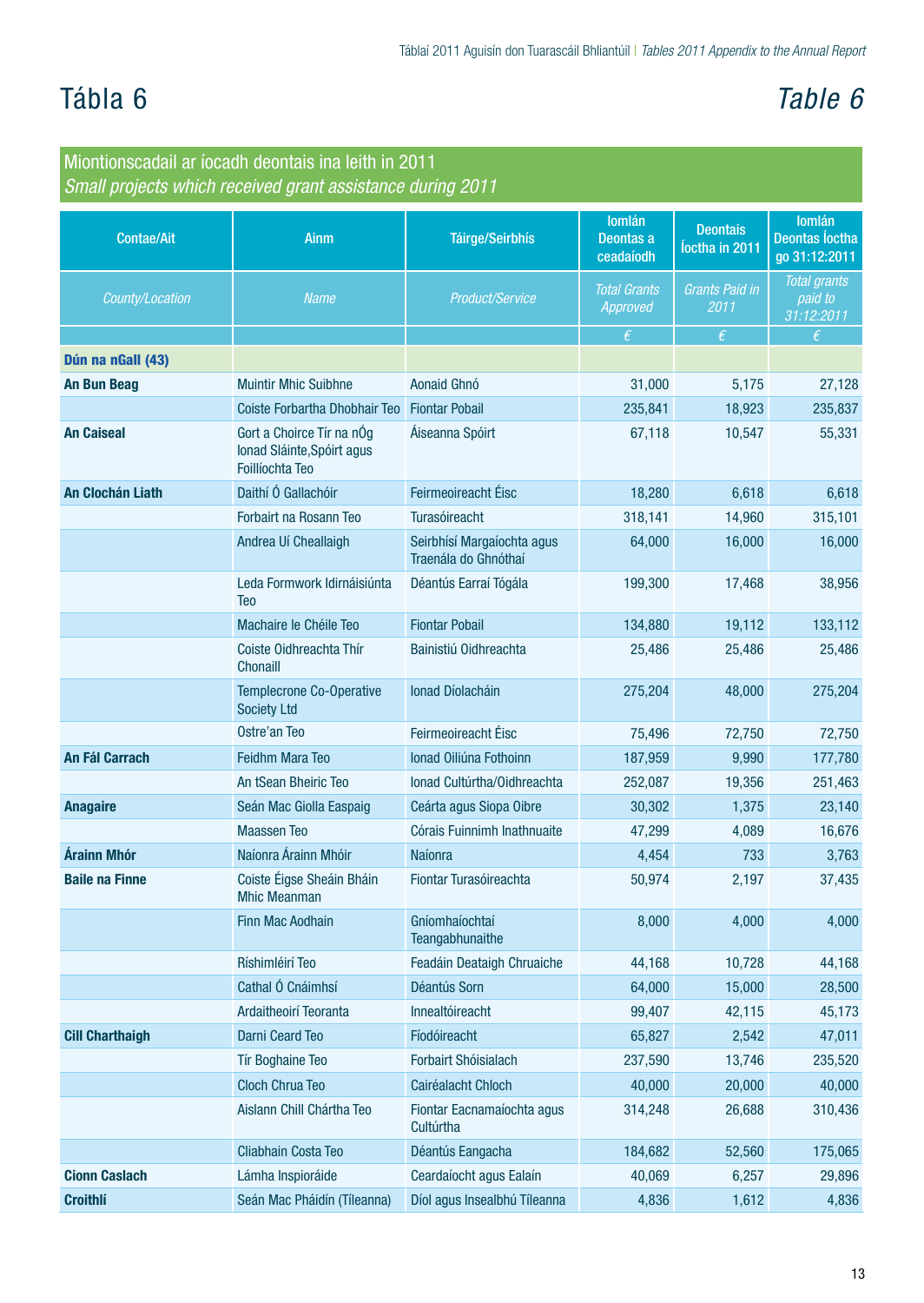### <span id="page-15-0"></span>Tábla 6 ar lean

*Table 6 continued*

| <b>Contae/Ait</b>            | <b>Ainm</b>                                               | <b>Táirge/Seirbhís</b>                     | <b>Iomlán</b><br>Deontas a<br>ceadaíodh | <b>Deontais</b><br>loctha in 2011        | <b>lomlán</b><br><b>Deontas Íoctha</b><br>go 31:12:2011 |
|------------------------------|-----------------------------------------------------------|--------------------------------------------|-----------------------------------------|------------------------------------------|---------------------------------------------------------|
| County/Location              | <b>Name</b>                                               | Product/Service                            | <b>Total Grants</b><br>Approved         | <b>Grants Paid in</b><br>$\frac{2011}{}$ | <b>Total grants</b><br>paid to<br>31:12:2011            |
|                              |                                                           |                                            | $\epsilon$                              | $\epsilon$                               | €                                                       |
| <b>Doirí Beaga</b>           | Ceardlann na gCroisbhealach<br>Teo                        | Stiúideo Ealaíon/Ionad<br>Taispeántais     | 126,776                                 | 2,750                                    | 126,776                                                 |
|                              | Cló Uladh Teo                                             | Foilsiú Leabhar                            | 43,576                                  | 3,480                                    | 37,141                                                  |
|                              | Conal Ó Gallachóir                                        | Earraí Stroighne<br>Réamhdhéanta           | 18,000                                  | 5,000                                    | 14,000                                                  |
|                              | Caitlín Ní Ghallchóir                                     | Ealaíon                                    | 5,550                                   | 5,500                                    | 5,500                                                   |
|                              | Coiste Traidisiún Tógála na<br>n0ileán                    | Suirbhé ar Oileáin                         | 47,152                                  | 21,338                                   | 47,152                                                  |
|                              | <b>Niall Haicéid</b>                                      | Seirbhís Innealtóireachta<br><b>Fuaime</b> | 23,620                                  | 847                                      | 16,847                                                  |
|                              | Éist agus Cuidiú Teo                                      | Ionad Glaonna, Árachas                     | 333,910                                 | 155,651                                  | 155,651                                                 |
| <b>Gaoth Dobhair</b>         | <b>Barr na Gaoithe</b>                                    | Deisiú Trealamh Leictreach                 | 26,000                                  | 15,771                                   | 15,771                                                  |
| <b>Gleann Cholm Cille</b>    | Lár Chomhairle Paróiste<br><b>Ghleann Cholm Cille Teo</b> | <b>Fiontar Pobail</b>                      | 32,076                                  | 3,135                                    | 28,085                                                  |
|                              | Comhairle Pharóiste Ghleann<br><b>Cholm Cille Teo</b>     | <b>Fiontar Pobail</b>                      | 80,352                                  | 13,058                                   | 58,410                                                  |
| <b>Leitir Mhic an Bhaird</b> | Mairtín Ó Cnáimhsí                                        | Táirgí Teas Lárnach                        | 8,000                                   | 4,000                                    | 8,000                                                   |
| <b>Na Dúnaibh</b>            | Naíonra na nDúnaibh                                       | <b>Naíonra</b>                             | 6,303                                   | 877                                      | 3,340                                                   |
|                              | <b>Meitheal Mhíobhaigh Teo</b>                            | <b>Fiontar Pobail</b>                      | 81,653                                  | 12,122                                   | 73,820                                                  |
| Na Gleannta                  | <b>Gleann Fhinne Teo</b>                                  | Oidhreacht agus Turasóireacht              | 271,564                                 | 29,472                                   | 249,278                                                 |
| <b>Toraigh</b>               | Máire Nic Fhionntaigh                                     | <b>Bialann</b>                             | 55,800                                  | 2,462                                    | 46,402                                                  |
| Iomlán/Total                 |                                                           |                                            | 4,280,978                               | 763,490                                  | 3,562,555                                               |
| <b>Maigh Eo (10)</b>         |                                                           |                                            |                                         |                                          |                                                         |
| <b>An Clochar</b>            | Comharchumann Forbartha<br><b>Ionad Deirbhile Teo</b>     | <b>Fiontar Pobail</b>                      | 70,619                                  | 5,789                                    | 70,610                                                  |
|                              | Gael-Linn Teo                                             | Gníomhaíochtaí Cultúrtha                   | 14,075                                  | 261                                      | 9,383                                                   |
| <b>Béal an Mhuirthead</b>    | <b>Frances Togher agus Garry</b><br><b>Todd</b>           | Seirbhís Priontála                         | 14,000                                  | 7,000                                    | 7,000                                                   |
|                              | Frank Brogan Spraoi Teo                                   | Gníomhaíocht Caitheamh<br><b>Aimsire</b>   | 150,000                                 | 17,094                                   | 17,094                                                  |
|                              | Ionad Forbartha Gnó Teo                                   | Comhairleoir Gnó/<br>Bainistíochta         | 145,000                                 | 28,658                                   | 89,513                                                  |
| <b>Bun an Churraigh</b>      | John Butler                                               | Déantús Píobaí Uileann                     | 8,000                                   | 4,000                                    | 8,000                                                   |
| <b>Dumha Éige</b>            | Tumadóirí Chósta an Iarthair<br><b>Teo</b>                | Seirbhísí Tumadóireachta                   | 176,213                                 | 64,104                                   | 176,213                                                 |
| <b>Gleann na Muaidhe</b>     | Scéim Sóisialta Tuaithe Chill<br>Choimín                  | Scéim Shóisialta Tuaithe                   | 34,000                                  | 929                                      | 32,864                                                  |
| <b>Port Durlainne</b>        | Séamus Ó Muirithe                                         | Coláiste Gaeilge                           | 213,452                                 | 36,739                                   | 115,675                                                 |
| <b>Tuar Mhic Éadaigh</b>     | Fíor Uisce Thuar Mhic Éide<br><b>Teo</b>                  | Fíoruisce                                  | 182,206                                 | 14,934                                   | 178,473                                                 |
| Iomlán/Total                 |                                                           |                                            | 1,007,565                               | 179,508                                  | 704,826                                                 |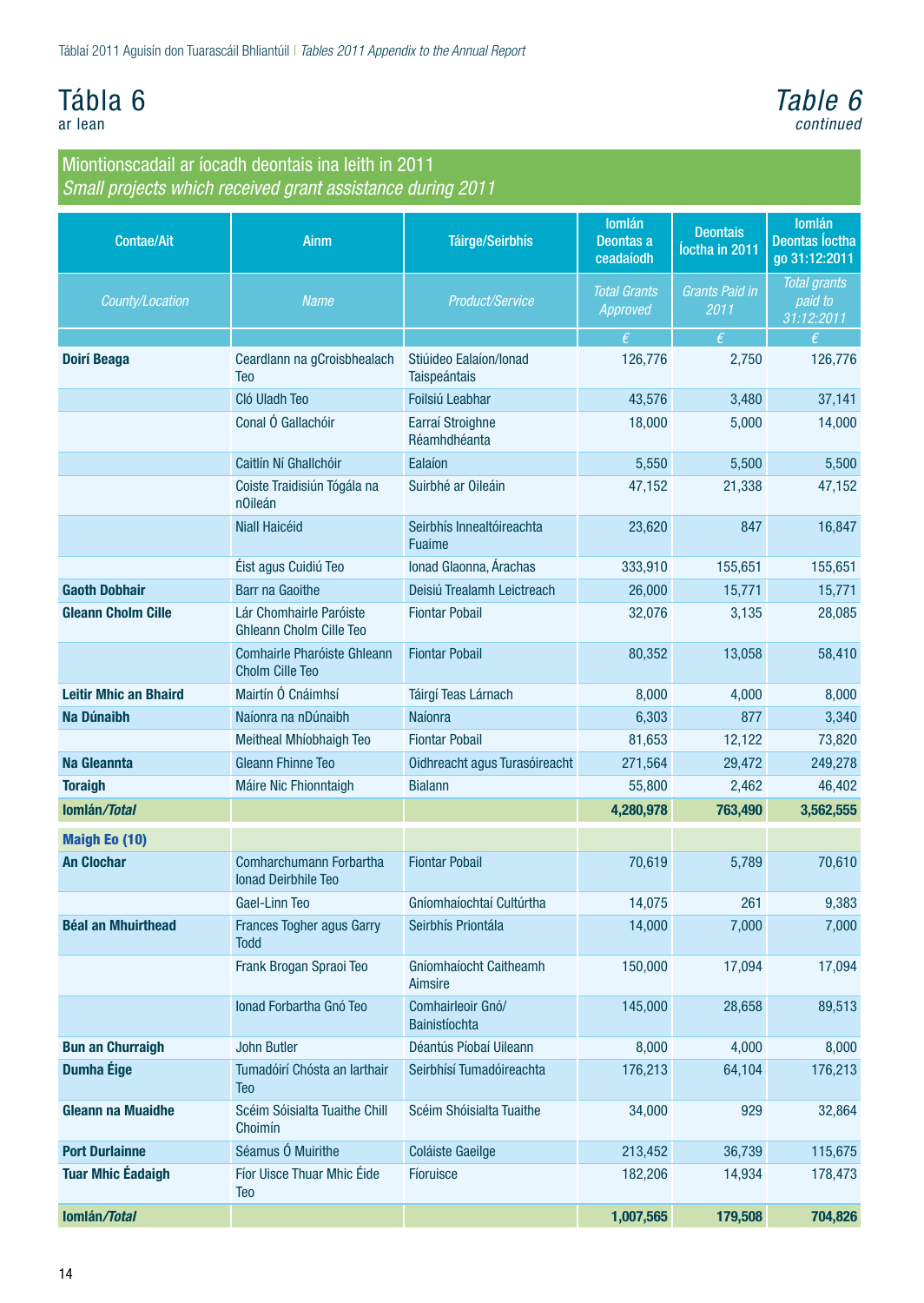#### Tábla 6 ar lean

### *Table 6 continued*

| <b>Contae/Ait</b>      | Ainm                                       | <b>Táirge/Seirbhís</b>                 | <b>lomlán</b><br>Deontas a<br>ceadaíodh | <b>Deontais</b><br>loctha in 2011 | <b>lomlán</b><br><b>Deontas Íoctha</b><br>go 31:12:2011 |
|------------------------|--------------------------------------------|----------------------------------------|-----------------------------------------|-----------------------------------|---------------------------------------------------------|
| County/Location        | <b>Name</b>                                | <b>Product/Service</b>                 | <b>Total Grants</b><br><b>Approved</b>  | <b>Grants Paid in</b><br>2011     | <b>Total grants</b><br>paid to<br>31:12:2011            |
|                        |                                            |                                        | $\epsilon$                              | $\epsilon$                        | €                                                       |
| Gaillimh (23)          |                                            |                                        |                                         |                                   |                                                         |
| <b>An Cheathrú Rua</b> | Foras Áiseanna Saothair                    | Ionad Oiliúna                          | 104,904                                 | 65,565                            | 65,565                                                  |
| <b>An Choill Mhór</b>  | An Fheirm Choiréil Teo                     | Coiréalach                             | 82,800                                  | 20,310                            | 62,557                                                  |
| <b>An Spidéal</b>      | <b>Anne Kerrien</b>                        | Teagasc tríd an Idirlíon               | 9,000                                   | 3,985                             | 9,000                                                   |
|                        | <b>Aisling Byrne</b>                       | Stílí agus Dearthóir Feistis           | 39,054                                  | 5,626                             | 15,004                                                  |
|                        | G agus M Déantúsaíochta Teo                | Croíthe Raiditheoirí                   | 311,501                                 | 24,790                            | 286,711                                                 |
| <b>Baile Chláir</b>    | <b>Clearpower Ltd</b>                      | Fuinneamh (Teas Bithmheasa)            | 72,000                                  | 9,000                             | 36,000                                                  |
| <b>Casla</b>           | Bráithre na Carthanachta                   | Ionad Oibre Lucht Míchumais            | 107,192                                 | 1,858                             | 107,192                                                 |
|                        | Pádraig Mac Donncha                        | Seirbhís Lónadóireachta                | 49,800                                  | 2,089                             | 42,589                                                  |
|                        | <b>Marc McGettigan</b>                     | Déantús Táirgí Adhmaid                 | 8,296                                   | 4,032                             | 4,434                                                   |
| <b>Corr na Móna</b>    | Coiste Forbartha Chorr na<br><b>Móna</b>   | Gníomhaíochtaí Sóisialacha             | 15,000                                  | 6,209                             | 14,295                                                  |
|                        | <b>Hartford Medical Teo</b>                | Déantús Trealamh Leighis               | 345,470                                 | 45,349                            | 45,349                                                  |
| <b>Indreabhán</b>      | Teicneolaíocht Uí Threasaí<br>Conamara Teo | Múnlaí d'Earraí Plaisteacha            | 175,023                                 | 4,221                             | 174,244                                                 |
|                        | Coláiste Lurgan Teo                        | <b>Coláiste Gaeilge</b>                | 49,258                                  | 10,509                            | 49,258                                                  |
| <b>Inis Mór</b>        | Gabriel Ó Fátharta                         | Déantús Táirgí Bainne                  | 109,540                                 | 425                               | 8,675                                                   |
| <b>Maigh Cuilinn</b>   | Domhan Mhuirí Mhaigh<br><b>Cuilinn Teo</b> | Deisiú agus Caomhnú Bád/<br>Long       | 8,000                                   | 8,000                             | 8,000                                                   |
|                        | Páirc Feirme Leamhchoill Teo               | Páirc Feirme                           | 156,525                                 | 38,922                            | 107,859                                                 |
| <b>Na Forbacha</b>     | Máire Ní Chatháin                          | Seirbhísí Teangabhunaithe              | 8,000                                   | 4,000                             | 4,000                                                   |
|                        | Doiciméidí na Gaillimhe Teo                | Scannánú Doiciméad                     | 221,172                                 | 8,557                             | 221,172                                                 |
|                        | <b>Embrace Design Innovations</b><br>Ltd   | Críochnú Ábhar Teicstíle               | 16,000                                  | 12,000                            | 12,000                                                  |
|                        | <b>Eile Mental Teo</b>                     | Gníomhaíochtaí Spóirt                  | 15,000                                  | 15,000                            | 15,000                                                  |
|                        | Media Antenna Teo                          | Ionad Eolais agus Forbartha<br>na Meán | 334,534                                 | 29,250                            | 276,034                                                 |
| <b>Sraith Salach</b>   | <b>Joyces Marble Quarries Ltd</b>          | Cairéalacht Marmair                    | 122,701                                 | 12,454                            | 110,780                                                 |
|                        | Forbairt Eolaíochta Teo                    | Déantús Táirgí Sláinte                 | 28,755                                  | 18,228                            | 18,228                                                  |
| Iomlán/Total           |                                            |                                        | 2,389,524                               | 350,380                           | 1,693,946                                               |
| An Mhí (4)             |                                            |                                        |                                         |                                   |                                                         |
| <b>Baile Ghib</b>      | <b>Adtec Aer Auto Ltd</b>                  | Innealtóireacht                        | 255,584                                 | 12,000                            | 255,584                                                 |
| <b>Ráth Chairn</b>     | <b>MK Engineering and Stainless</b><br>Ltd | Déantús Táirgí Iarainn                 | 40,000                                  | 8,000                             | 8,000                                                   |
|                        | A Truss Company Ltd                        | Trusanna Adhmaid agus Tithe<br>Adhmaid | 165,470                                 | 15,000                            | 30,470                                                  |
|                        | Comharchumann Rath Cairn<br><b>Teo</b>     | <b>Fiontar Pobail</b>                  | 332,786                                 | 24,059                            | 326,779                                                 |
| Iomlán/Total           |                                            |                                        | 793,840                                 | 59,059                            | 620,833                                                 |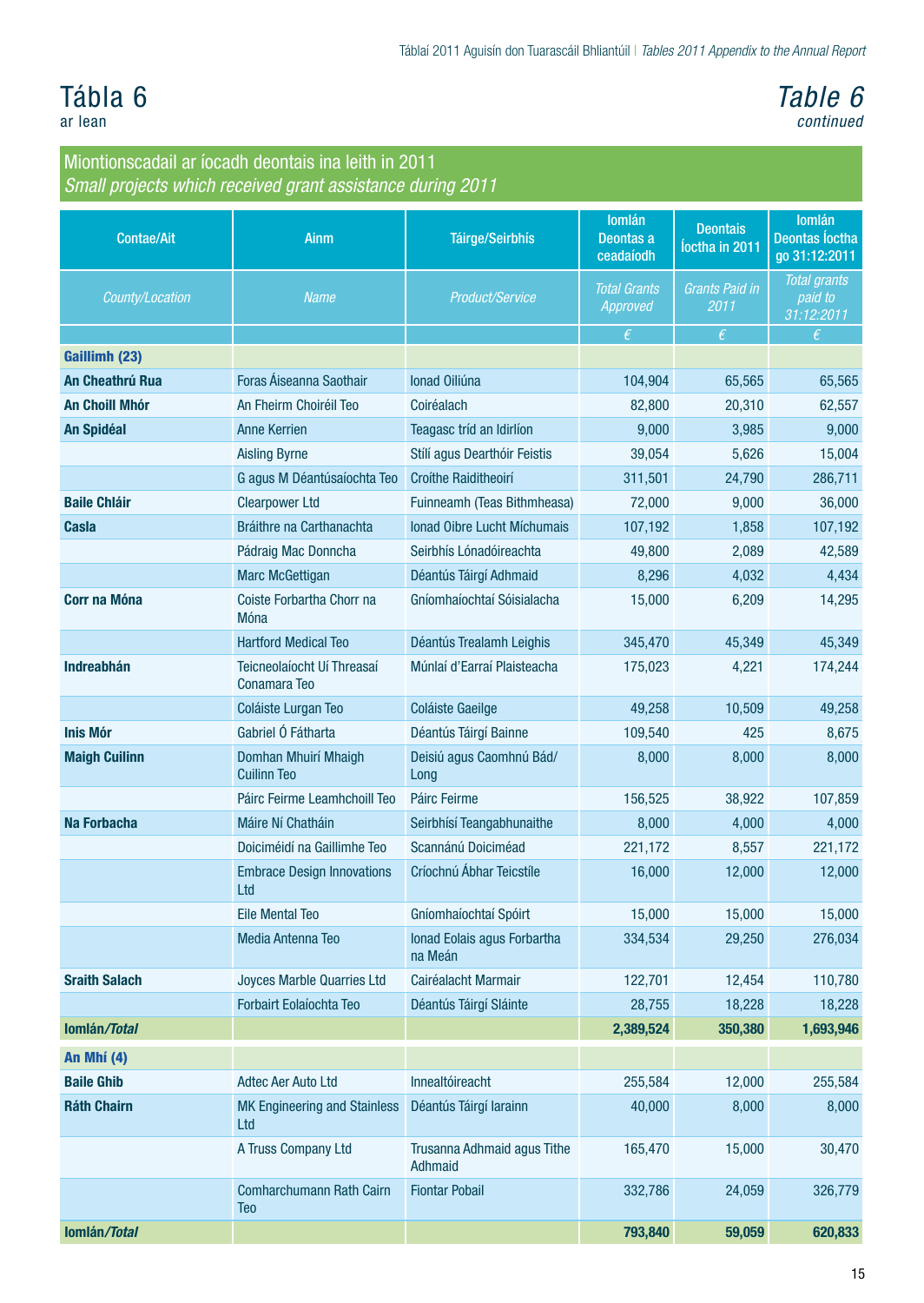# Tábla 6

ar lean

#### *Table 6 continued*

| <b>Contae/Ait</b>      | <b>Ainm</b>                                                         | <b>Táirge/Seirbhís</b>                           | <b>lomlán</b><br>Deontas a<br>ceadaíodh | <b>Deontais</b><br>loctha in 2011 | <b>lomlán</b><br><b>Deontas Íoctha</b><br>go 31:12:2011 |
|------------------------|---------------------------------------------------------------------|--------------------------------------------------|-----------------------------------------|-----------------------------------|---------------------------------------------------------|
| County/Location        | <b>Name</b>                                                         | <b>Product/Service</b>                           | <b>Total Grants</b><br>Approved         | <b>Grants Paid in</b><br>2011     | Total grants<br>paid to<br>31:12:2011                   |
|                        |                                                                     |                                                  | $\epsilon$                              | $\epsilon$                        | $\epsilon$                                              |
| Ciarraí (27)           |                                                                     |                                                  |                                         |                                   |                                                         |
| <b>An Clochán</b>      | Comharchumann Forbartha<br>Leith Triúigh Teo                        | <b>Fiontar Pobail</b>                            | 188,525                                 | 1,000                             | 167,877                                                 |
|                        | Scéim Soisialta Tuaithe<br>Comharchumann an Leith<br><b>Triúigh</b> | Scéim Shóisialta Tuaithe                         | 36,200                                  | 5,427                             | 36,200                                                  |
| <b>An Daingean</b>     | <b>Beehive Theatre Company</b>                                      | Gníomhaíochtaí Cultúrtha                         | 1,013                                   | 338                               | 900                                                     |
|                        | Aisteoirí Bhréanainn                                                | Grúpa Drámaíochta Áitiúil                        | 1,426                                   | 535                               | 535                                                     |
|                        | Obair ar Airde Teo                                                  | Cúrsaí Oiliúna                                   | 25,374                                  | 542                               | 12,124                                                  |
|                        | <b>CD Chorca Dhuibhne Teo</b>                                       | Forbairt Bogearraí                               | 134,536                                 | 2,004                             | 130,022                                                 |
|                        | <b>Ganbach Teo</b>                                                  | Próiseáil Sonraí                                 | 50,983                                  | 3,509                             | 48,203                                                  |
|                        | <b>Donogh Hennessy</b>                                              | Stiúideo agus<br><b>Comhairleoireacht Fuaime</b> | 8,000                                   | 4,000                             | 4,000                                                   |
|                        | Máire Mhic Ghearailt                                                | Sníomh agus Snáth                                | 8,000                                   | 6,000                             | 8,000                                                   |
|                        | Cairde Choláiste Ide Teo                                            | Oideachas agus Oiliúint                          | 243,305                                 | 6,328                             | 115,576                                                 |
|                        | Irene Ní Fhlannúra/Juli Ní<br><b>Mhaoileoin</b>                     | <b>Ionad Sláinte</b>                             | 16,000                                  | 8,000                             | 8,000                                                   |
|                        | Grúdlann Corca Dhuibhne Teo                                         | Stiléireacht                                     | 50,400                                  | 10,000                            | 10,000                                                  |
|                        | Noel O'Leary                                                        | Gnóthaí Gníomhairí Taisteal                      | 22,812                                  | 11,689                            | 17,201                                                  |
|                        | S.A.I.V. International Ltd                                          | Seirbhísí Airgeadais                             | 114,129                                 | 21,280                            | 75,409                                                  |
|                        | IFG McGivern Flynn Teo                                              | Díol Táirgí Árachais                             | 266,527                                 | 149,948                           | 158,453                                                 |
| An tImleach Mór        | Seaclaidi na Sceilge Teo                                            | Seacláid Lámhdhéanta                             | 125,394                                 | 7,500                             | 114,228                                                 |
| <b>Baile an Sceilg</b> | <b>Delpac Teo</b>                                                   | Priontáil Málaí                                  | 334,336                                 | 5,161                             | 304,157                                                 |
|                        | Ivor Ó Conchúir                                                     | Déantús Táirgí Bia                               | 16,000                                  | 8,000                             | 8,000                                                   |
| <b>Baile na nGall</b>  | Linda agus Hardy Mattu                                              | Níochán Trádála                                  | 33,003                                  | 2,111                             | 32,303                                                  |
|                        | Meitheal Áiseanna Chorca<br><b>Dhuibhne</b>                         | Láthair Spóirt agus Caitheamh<br>Aimsire         | 15,000                                  | 5,625                             | 15,000                                                  |
| <b>Cathair Dónall</b>  | Kerryann Ó Fearghail                                                | Gníomhaíocht<br>Ghriangrafadóireachta            | 8,000                                   | 4,000                             | 4,000                                                   |
|                        | <b>Vincent Hyland</b>                                               | Gníomhaíocht Scannán/Fiseán                      | 20,000                                  | 8,000                             | 8,000                                                   |
|                        | Muiris Ó Murchú                                                     | Déantús Earraí Criadóireachta                    | 8,000                                   | 8,000                             | 8,000                                                   |
| <b>Dún Chaoin</b>      | Comharchumann Dhún<br><b>Chaoin Teo</b>                             | <b>Fiontar Pobail</b>                            | 16,504                                  | 3,310                             | 13,465                                                  |
| <b>Lios Póil</b>       | An Seana Ríocht Teo                                                 | Turasóireacht                                    | 81,614                                  | 37,500                            | 58,314                                                  |
| <b>Máistir Gaoithe</b> | Bernadette Ní Chíosáin                                              | <b>Ceardaíocht Adhmaid</b>                       | 12,000                                  | 6,000                             | 12,000                                                  |
|                        | Inny Garden Services Ltd                                            | Táirge Rubair do Ghoirt Spóirt                   | 59,889                                  | 6,457                             | 50,465                                                  |
| Iomlán/Total           |                                                                     |                                                  | 1,896,971                               | 332,264                           | 1,420,432                                               |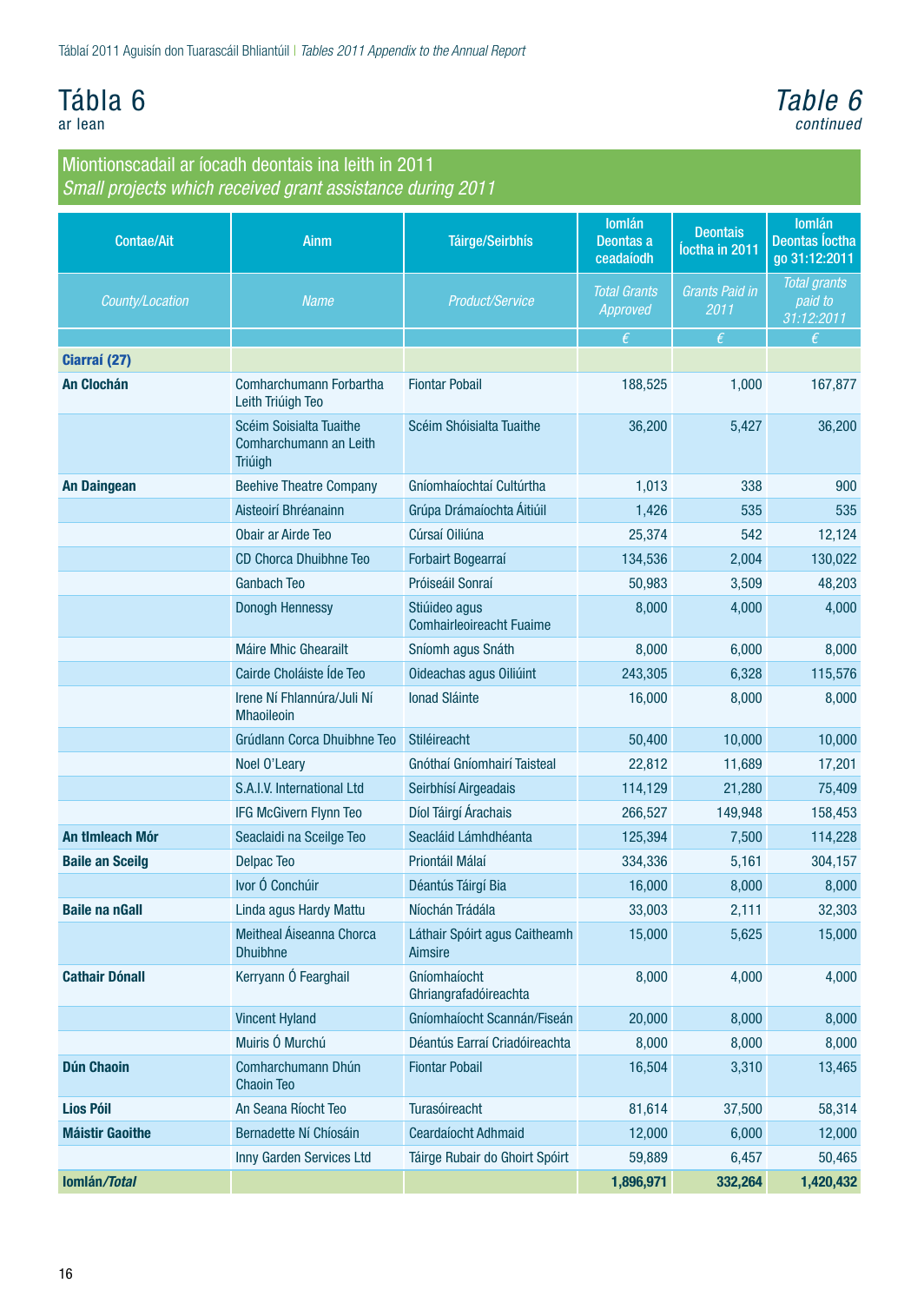### Tábla 6 ar lean

### *Table 6 continued*

| <b>Contae/Ait</b>               | <b>Ainm</b>                                                      | <b>Táirge/Seirbhís</b>                | <b>lomlán</b><br>Deontas a<br>ceadaíodh | <b>Deontais</b><br>loctha in 2011 | <b>lomlán</b><br><b>Deontas</b> Íoctha<br>go 31:12:2011 |
|---------------------------------|------------------------------------------------------------------|---------------------------------------|-----------------------------------------|-----------------------------------|---------------------------------------------------------|
| County/Location                 | <b>Name</b>                                                      | Product/Service                       | <b>Total Grants</b><br>Approved         | <b>Grants Paid in</b><br>2011     | <b>Total grants</b><br>paid to<br>31:12:2011            |
|                                 |                                                                  |                                       | $\epsilon$                              | $\epsilon$                        | €                                                       |
| <b>Corcaigh (11)</b>            |                                                                  |                                       |                                         |                                   |                                                         |
| <b>Baile Bhuirne</b>            | <b>Folláin Teo</b>                                               | Déantús Suibhe                        | 312,512                                 | 12,047                            | 259,559                                                 |
|                                 | <b>Somex Teo</b>                                                 | <b>Trealamh Leictreonach</b>          | 226,882                                 | 41,248                            | 201,528                                                 |
| <b>Baile Mhic Íre</b>           | Putóg Teo                                                        | Déantús Putóg                         | 88,037                                  | 210                               | 210                                                     |
|                                 | <b>Tiománaí Services Ltd</b>                                     | <b>Ionad Glaonna</b>                  | 50,888                                  | 412                               | 412                                                     |
|                                 | Conall Ó Breathnaigh/Mairéad<br>Ní hAodha                        | Anraith agus Anlann                   | 55,196                                  | 4,200                             | 27,195                                                  |
|                                 | Ionad Chuilt (Baile Mhic Íre)<br>Teo                             | Cuilteanna agus<br>Fannchlúmháin      | 127,443                                 | 12,738                            | 118,342                                                 |
|                                 | <b>DGP Intelsius Teo</b>                                         | Déantús Táirgí Páipéar agus<br>Cláir  | 144,240                                 | 17,247                            | 17,247                                                  |
|                                 | <b>Comhlacht Tithe Soisíalta</b><br>agus Forbairt an tSúláin Teo | Seirbhísí Sóisialta                   | 185,479                                 | 72,000                            | 158,249                                                 |
| <b>Béal Átha an Ghaorthaidh</b> | <b>Business Hub Ireland Ltd</b>                                  | Foilsitheoireacht                     | 8,825                                   | 2,398                             | 2,398                                                   |
|                                 | <b>Independent Property</b><br><b>Management Ltd</b>             | Bainistiú Spás Oifige                 | 46,879                                  | 3,121                             | 22,469                                                  |
| <b>Cúil Aodha</b>               | Innealtóireacht Uí Loinsigh<br><b>Teo</b>                        | Déantús Leantóirí                     | 157,565                                 | 15,809                            | 115,832                                                 |
| Iomlán/Total                    |                                                                  |                                       | 1,403,946                               | 181,430                           | 923,442                                                 |
| Port Láirge (2)                 |                                                                  |                                       |                                         |                                   |                                                         |
| Rinn Ó gCuanach                 | Éamonn Turraoin                                                  | Criostal Lámhghearrtha                | 26,817                                  | 1.791                             | 26,458                                                  |
|                                 | Micheál Ó Cadhla                                                 | Gníomhaíocht<br>Ghriangrafadóireachta | 8,000                                   | 8,000                             | 8,000                                                   |
| Iomlán/Total                    |                                                                  |                                       | 34,817                                  | 9,791                             | 34,458                                                  |
| MÓRIOMLÁN (120)                 |                                                                  |                                       | 11,807,641                              | 1,875,922                         | 8,960,492                                               |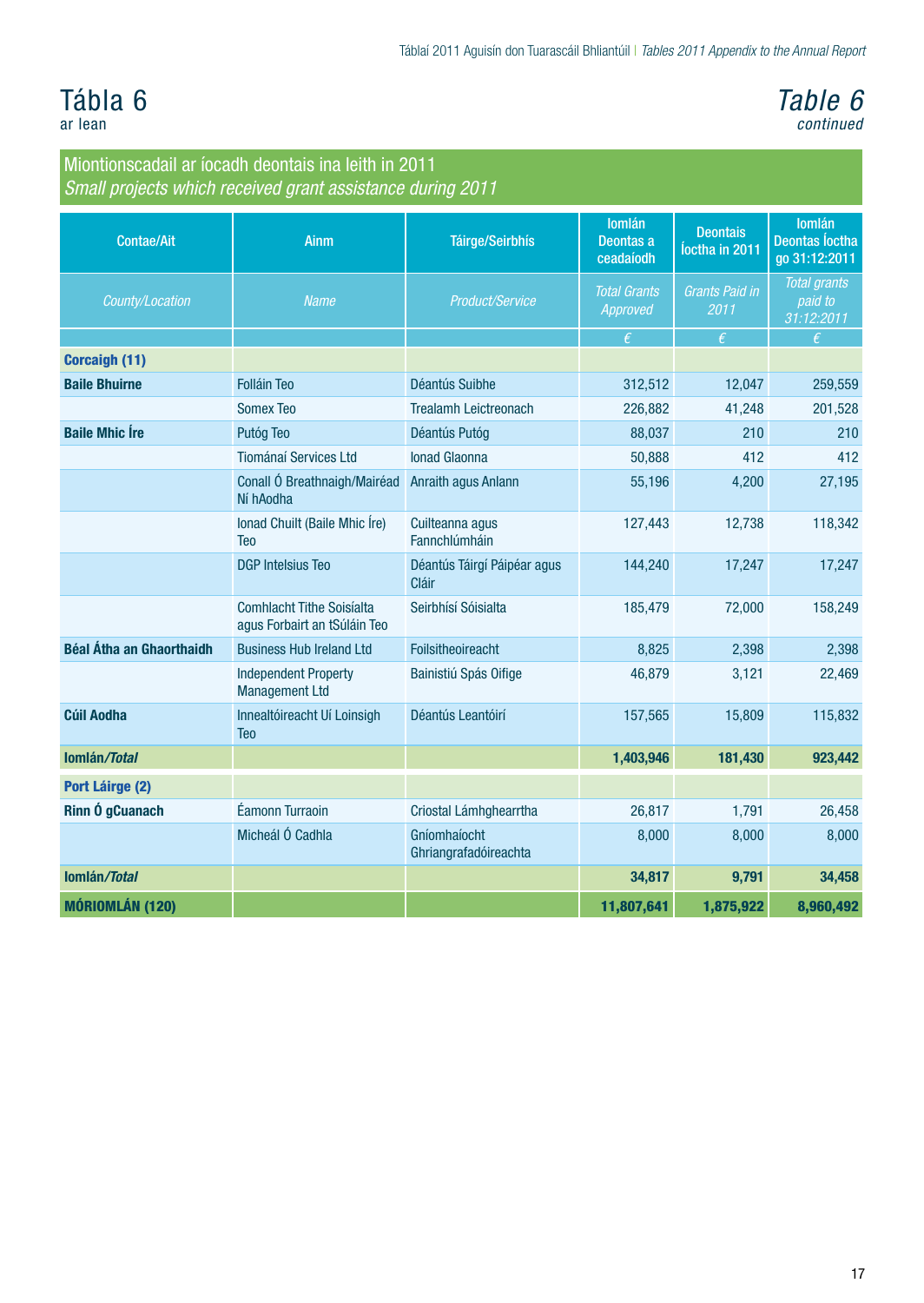# Tábla 7 *Table 7*

|                     | Deontais Reáchtála a íocadh le Comharchumainn/Comhlachtaí Pobalbhunaithe in 2011<br>Administration Grants paid to Community Co-operatives/Companies in 2011 |                         |
|---------------------|-------------------------------------------------------------------------------------------------------------------------------------------------------------|-------------------------|
| Contae              | <b>Ainm</b>                                                                                                                                                 | Deontais loctha in 2011 |
| County              | <b>Name</b>                                                                                                                                                 | Grants paid in 2011     |
|                     |                                                                                                                                                             | $\epsilon$              |
| Dún na nGall (7)    | Comharchumann Oiléan Árainn Mhór Teo                                                                                                                        |                         |
|                     |                                                                                                                                                             | 95,000                  |
|                     | Comharchumann Thoraí Teo                                                                                                                                    | 95,000                  |
|                     | Comharchumann Forbartha Ghaoth Dobhair Teo                                                                                                                  | 60,000                  |
|                     | Comharchumann na nOiléan Beag Teo                                                                                                                           | 45,000                  |
|                     | Lár Chomhairle Paróiste Gleann Cholm Cille Teo                                                                                                              | 50,000                  |
|                     | Céim Aniar Teo                                                                                                                                              | 59,000                  |
|                     | Pobal Eascarrach Teo                                                                                                                                        | 33,000                  |
| Iomlán/Total        |                                                                                                                                                             | 437,000                 |
| <b>Maigh Eo (4)</b> |                                                                                                                                                             |                         |
|                     | Comhlacht Forbartha Áitiúil Acla Teo                                                                                                                        | 77,500                  |
|                     | Comhar Dún Chaocháin Teo                                                                                                                                    | 45,000                  |
|                     | Comharchumann Ionad Deirbhile Teo                                                                                                                           | 50,000                  |
|                     | Coiste Cultúr Teanga agus Forbartha Thuar Mhic Éadaigh Teo                                                                                                  | 30,000                  |
| Iomlán/Total        |                                                                                                                                                             | 202,500                 |
| Gaillimh (10)       |                                                                                                                                                             |                         |
|                     | Comhar Caomhán Teo                                                                                                                                          | 101,000                 |
|                     | Comharchumann Forbartha Árann Teo                                                                                                                           | 105,000                 |
|                     | Comharchumann Dhúiche Sheoigheach Teo                                                                                                                       | 69,235                  |
|                     | Comharchumann Shailearna Teo                                                                                                                                | 63,000                  |
|                     | Comhairle Ceantair na n-Oileán Teo                                                                                                                          | 63,000                  |
|                     | Comharchumann Sliogéisc Chonamara Teo                                                                                                                       | 30,000                  |
|                     | Forbairt Chonamara Láir Teo                                                                                                                                 | 54,000                  |
|                     | Comharchumann Mhic Dara Teo                                                                                                                                 | 54,000                  |
|                     | Comhar Chuigéal Teo                                                                                                                                         | 33,000                  |
|                     | Comhlacht Forbartha an Spidéil Teo                                                                                                                          | 33,000                  |
| Iomlán/Total        |                                                                                                                                                             | 605,235.                |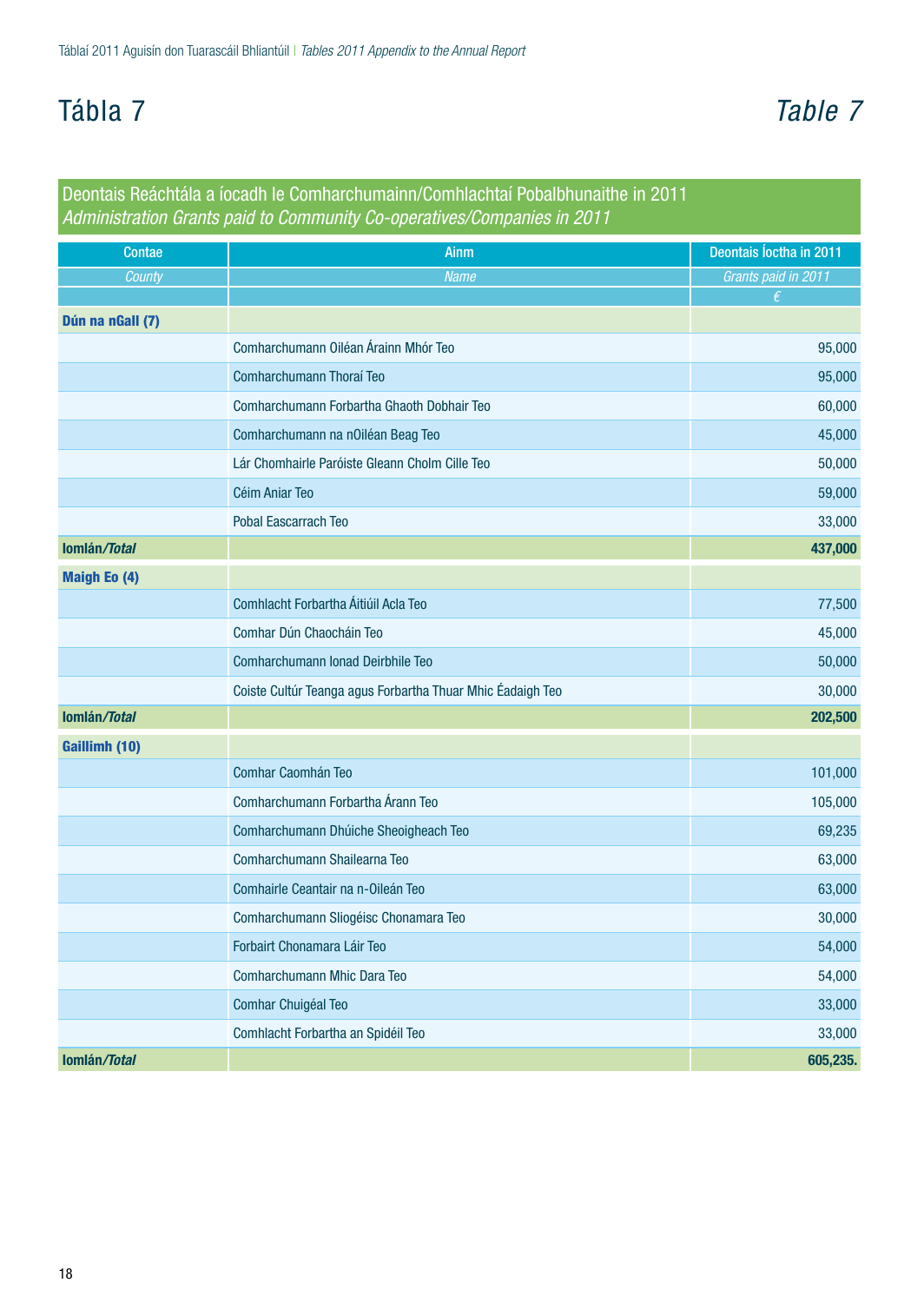<span id="page-20-0"></span>



### Deontais Reáchtála a íocadh le Comharchumainn/Comhlachtaí Pobalbhunaithe in 2011 *Administration Grants paid to Community Co-operatives/Companies in 2011* Contae Ainm Deontais Íoctha in 2011 *County Name Grants paid in 2011* An Mhí (1) Comharchumann Ráth Cairn Teo 63,000 Iomlán*/Total* 63,000 Ciarraí (4) Comharchumann Forbartha Leith Triúigh Teo 57,000 Comharchumann Forbartha Chorca Dhuibhne Teo 85,000 Comhchoiste Ghaeltachtaí Chiarraí Theas Teo 54,000 Forbairt na Dromada Teo 50,000 Iomlán*/Total* 246,000 Corcaigh (2) Comharchumann Chléire Teo **105,000** comharchumann Chléire Teo 105,000 comharchumann Chléire Teo 105,000 comharchumann Chléire Teo 105,000 comharchumann Chléire Teo 105,000 comharchumann Chléire Teo 105,000 comharchumann Ch Comharchumann Mhúscraí Teo 45,000 Iomlán*/Total* 150,000 Port Láirge (1) Comhlucht Forbartha na nDéise Teo 40,000 Iomlán*/Total* 40,000 MÓRIOMLÁN (29) POLITICS AND LONGITUDE EN EL CONTRADO DE LA CONTRADICIÓN DE LA CONTRADICIÓN DE LA CONTRADICIÓN D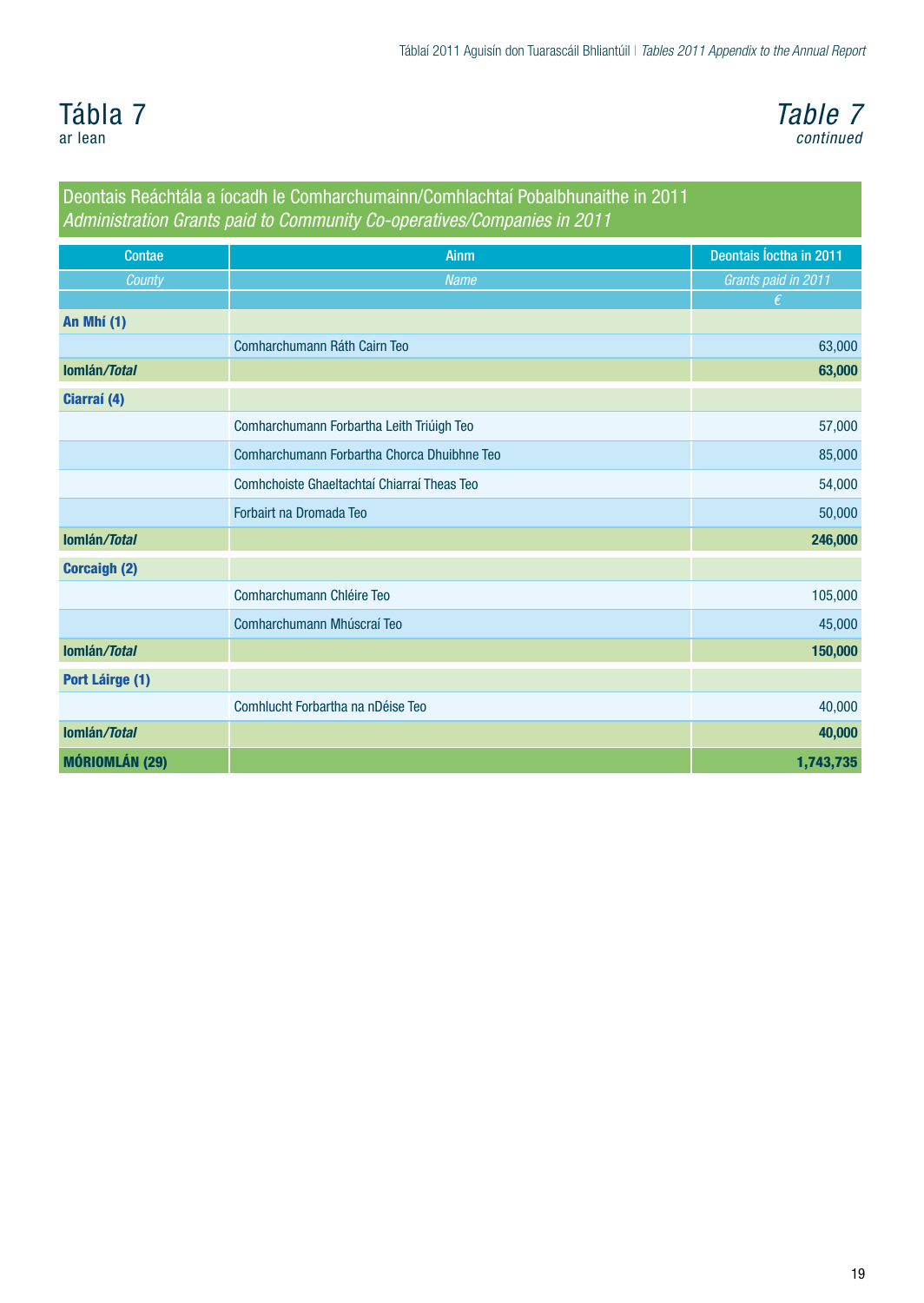Táblaí 2011 Aguisín don Tuarascáil Bhliantúil | *Tables 2011 Appendix to the Annual Report*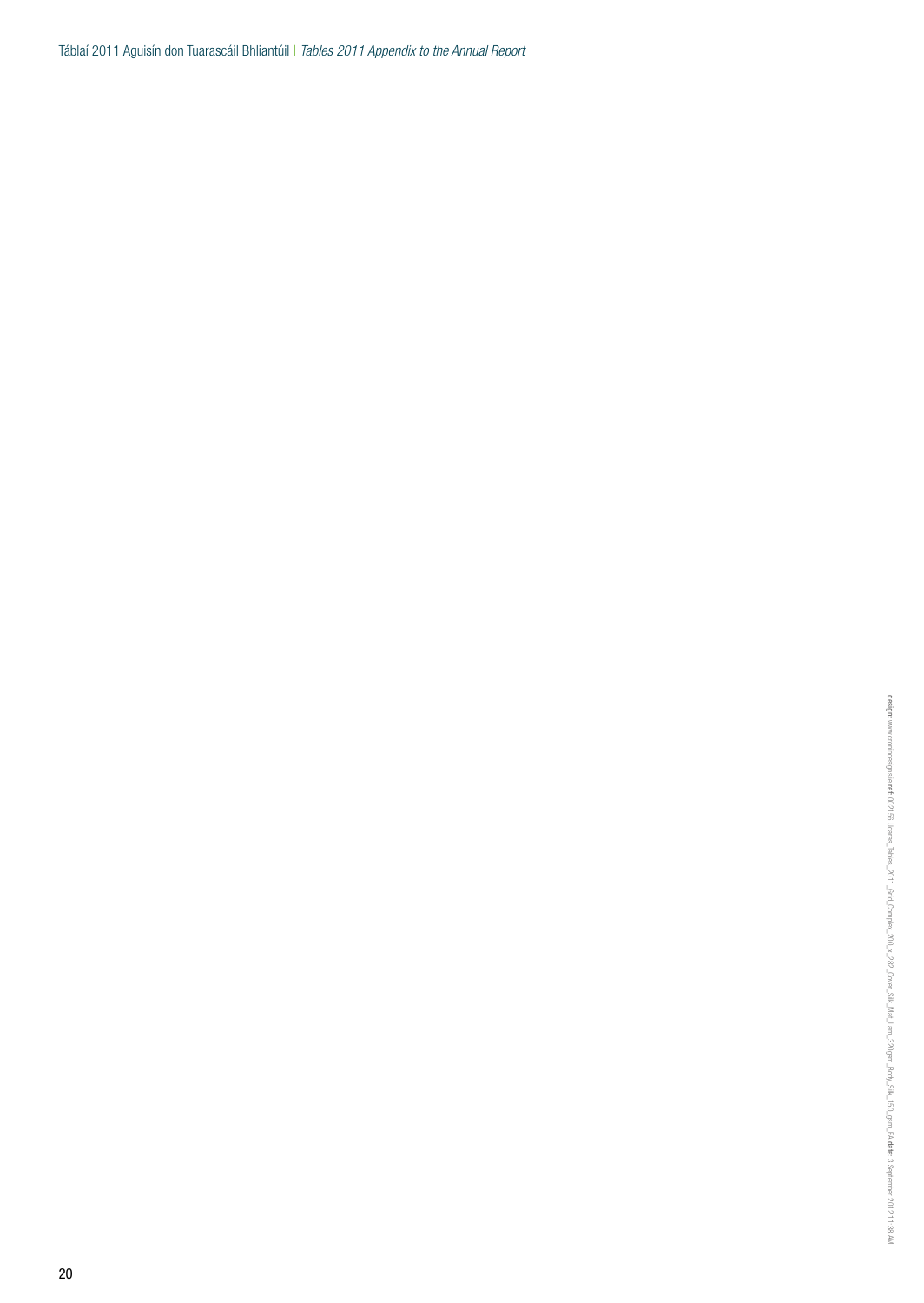### Teagmháil/Contact

Údarás na Gaeltachta Na Forbacha Co. na Gaillimhe Teil: 091 503100 Facs: 091 503101 Ríomhphost: eolas@udaras.ie

Údarás na Gaeltachta Páirc Ghnó Ghaoth Dobhair Doirí Beaga Co. Dhún na nGall Teil: 074 9560100 Facs: 074 9560101 Ríomhphost: dnag@udaras.ie

Údarás na Gaeltachta Páirc Ghnó an Daingin An Daingean Co. Chiarraí Teil: 066 9150100 Facs: 066 9150101 Ríomhphost: ciarrai@udaras.ie

Údarás na Gaeltachta An Áislann Bóthar an tSéipéil Béal an Mhuirthead Co. Mhaigh Eo Teil: 097 81418 Facs: 097 82179 Ríomhphost: maigheo@udaras.ie

Údarás na Gaeltachta Baile Mhic Íre Maigh Chromtha Co. Chorcaí Teil: 026 45366 Facs: 026 45423 Ríomhphost: corcaigh@udaras.ie